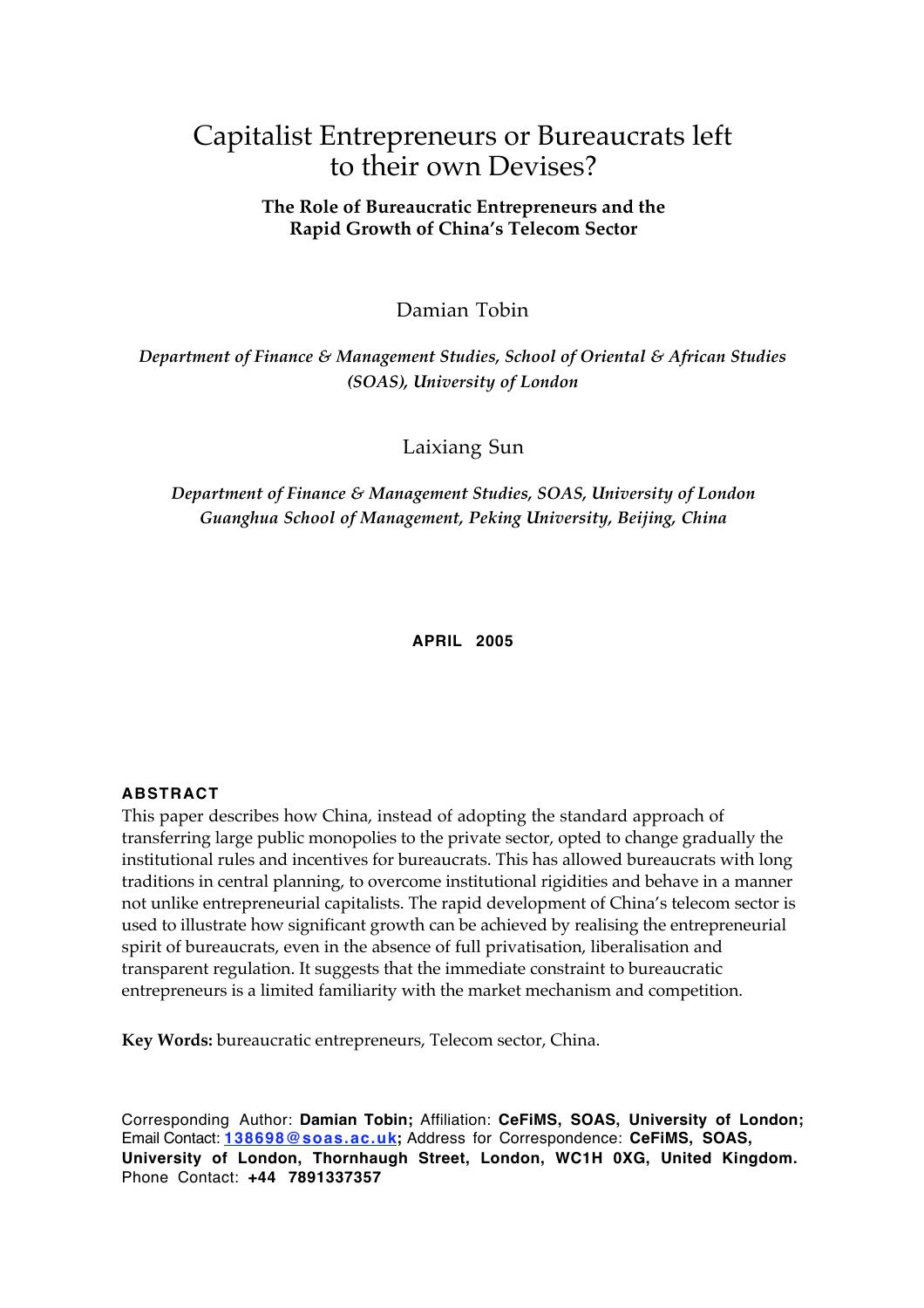# **Acknowledgements:**

The authors would like to acknowledge financial support from the University of London's Central Research Fund, Fieldwork Award of the School of Oriental and African Studies of the University of London, which funded research visits in Hong Kong and China. The helpful assistance of Dr. John Ure (Telecommunications Research Project, Hong Kong University) and Professor Leo Goodstadt (Trinity College Dublin) are also acknowledged.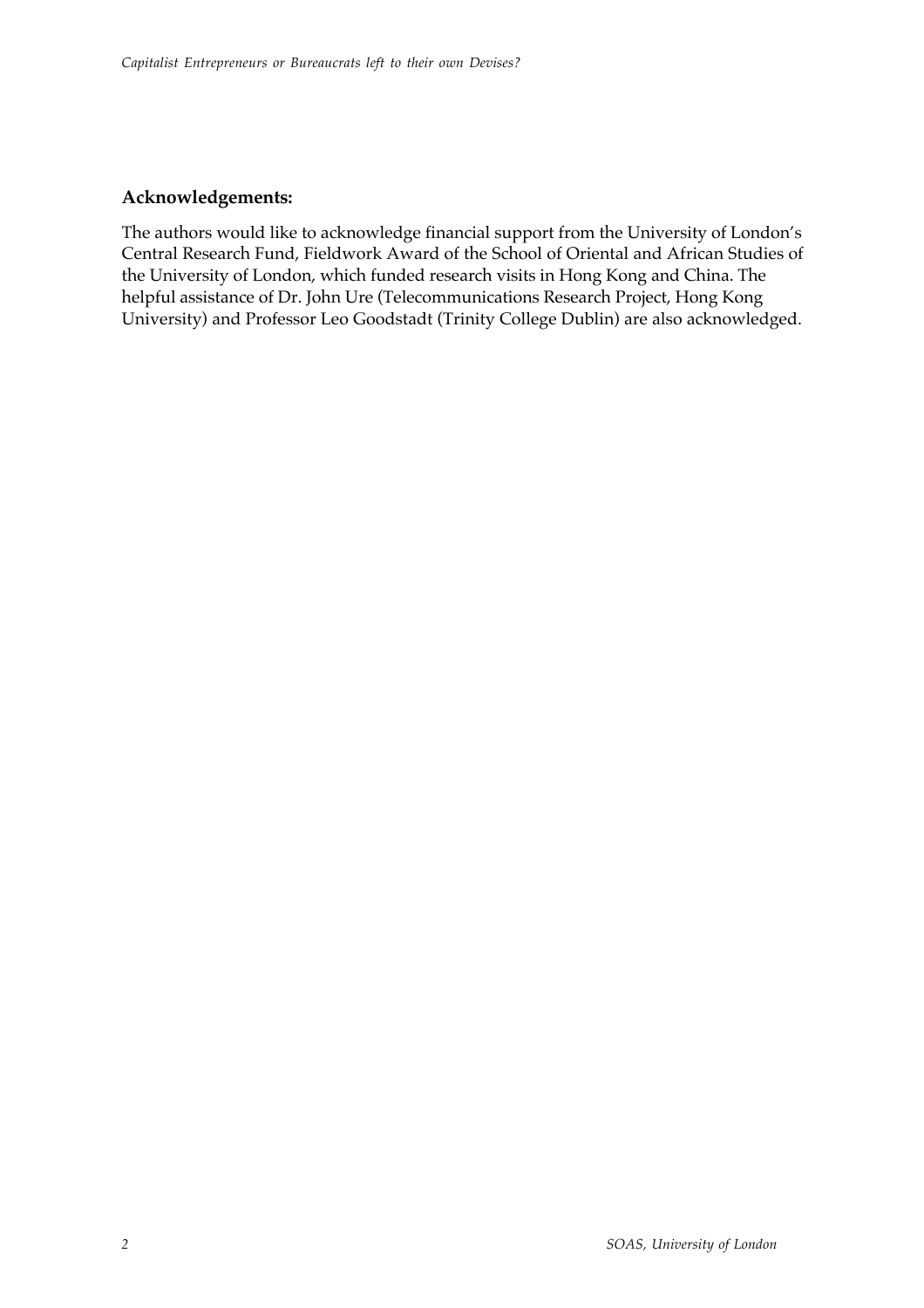### **Introduction**

The orthodox approach to the privatisation of state enterprises intended to replace the monitoring function of bureaucrats with the "invisible hand" of competitive capitalism. Bureaucrats were assumed to be self-interested and a disruption to the efficient functioning of the market. $^1$  Privatisation programmes, particularly those in the former Soviet Union, illustrated a widespread belief among the transition orthodoxy that the bureaucracy needed to be destroyed as it lacked the necessary skills to bring the economy to the market (Nolan and Wang, 1999). Full privatisation and immediate market liberalisation were often taken as a "given" in successful reform. Little attention has been given to understanding how state enterprises with long traditions in central planning, overcome rigidities in the political system, and make the transition to profit-seeking corporations. Consequently the question is often whether bureaucrats offer a "grabbing" or "helping" hand to entrepreneurs (Frye and Shleifer, 1997).

In China, a more relevant question is how bureaucrats themselves have become the entrepreneurs. Political liberalisation in favour of democracy and the rule of law has been limited, and the one party monopoly still dominates (Li, 1998). Despite a growing convergence with international corporate practices, what separates China's listed enterprises from their international peers are the number of politically appointed bureaucrats that remain. Instead of adopting the standard approach of transferring large public monopolies to the private sector through privatisation, China opted to change gradually the institutional rules and incentives for bureaucrats. As a result, one of the striking features of enterprise reform is not the change in the corporate structure, but rather how it continues to be dominated by political appointees. Yet, the business practices of enterprise management often more resemble those of profit-seeking entrepreneurs than rent-seeking bureaucrats.<sup>2</sup> While there is a large body of research dealing with such issues as the relationship between enterprise ownership and performance,<sup>3</sup> less attention has been given to examining under what type of conditions politically appointed management might change.

This paper argues that in the case of China learning experiences, which date to the Cultural Revolution, have been important in fostering a culture of entrepreneurship in bureaucrats. By adopting a resource-based perspective, it is argued that bureaucrats possess an ability to innovate depending on past leaning experiences and proper external stimuli in the enterprise environment. However this type of entrepreneurship has traditionally been more geared to meeting political goals, than achieving real economic targets. Hence bureaucrats have an incentive to return to the habits of the past in dealing with increasingly intense competition in the market place. Weak monitoring, a deficit of managerial experience and a promotion system based on political reward, results in bureaucrats, particularly at local level, having a strong incentive to compete according to political criteria. When faced with intense competition, bureaucrats may opt for

 $\frac{1}{11}$  This is based on the assumption that individuals are self-interested and act to maximise individual utility in the market place. Non-market activity is therefore considered to be inefficient and rent seeking.

<sup>2</sup> Judging from current efforts of Chinese Communist Party to target corruption, it is fair to assume that the bureaucracy is rent seeking.

<sup>3</sup> For example Xu and Wang (1999) and Qi et al (2000) examine the relationship between corporate structure and performance, Berkman et al (2002) look at stock returns and government share transfers, Tian (2002) examine corporate value and the government shareholding under China's shareholding system.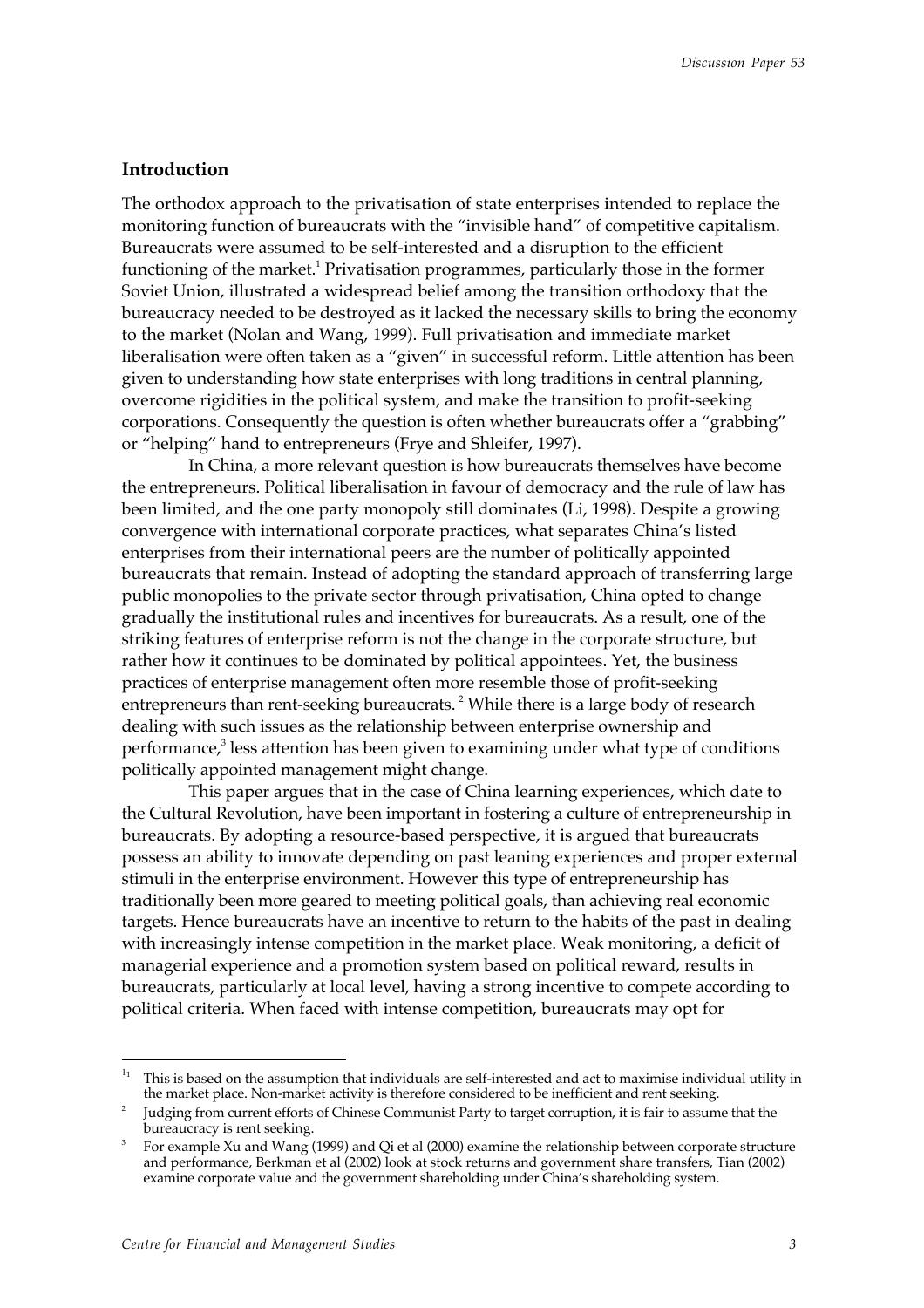quantitative growth through excessive price discounting rather that focusing on higher revenue customers.

China's telecom sector is illustrative of this. Enterprise management freed from the constraints of central planning, have responded to market opportunities, behaving in a manner not unlike capitalist businessmen. Standard explanations including privatisation, market-liberalisation or transparent regulation, cannot fully account for this transition as none occurred to a sufficient extent. If anything, a combination of factors, including prohibitively high connection fees, political rent-seeking, undeveloped networks and antiforeign ideologies kept capital investment low and restricted telecommunications access right up to the mid-1990s. Addressing these problems required a series of political and economic compromises, which centred on providing the incentives for bureaucrats to reform, through "partial privatisation" and encouraging competition.

Overall the paper suggests that successful enterprise reform may not necessarily depend on immediate full-privatisation, market liberalisation or transparent regulation. In transition economies such as China, where the market mechanism and rule of law have yet to be fully developed, much can be achieved during the early stages of development by simply creating the incentives for entrepreneurial behaviour. Section One of the paper describes the rapid growth that has been achieved in China's telecom sector. Yet, as described in Section Two, the sector remains unregulated and highly differentiated and fragmented by Western standards. This has not prevented bureaucrats from responding to market signals, as in each case ways were found to overcome institutional rigidities. Section Three outlines the politico-economic trade-off underpinning the transition from rent-seeking bureaucrats to profit-seeking businessmen. It illustrates how bureaucrats' past experiences, their intertwining with and loyalty to the party, and the integration of international practices and capital, have fostered a closer converge with international business practices. Convergence is however limited by a lack of familiarity with market mechanisms. As detailed in Section Four, competition often tends to be driven by political considerations. Consequently bureaucrats have an inclination to behave in a manner more consistent with bureaucratic entrepreneurs than profit maximising capitalists. The paper concludes by suggesting that a more immediate bottleneck for enterprise management is a lack of market experience, rather than an absence of regulation or liberalisation.

# **1. A Remarkable Growth Story**

The telephone in China had long been regarded as a symbol of political status. Prior to economic reforms, the luxury of a residential phone was only made available to senior government and military officials as it represented a symbol of political status rather than as a commercial service (Xu and Pitt, 2002). Even in the 1980s and early 1990s owning a telephone still commanded luxury status. Almost a decade later, the landscape has changed dramatically. By 2003 China boasted of 500 million phone users compared with 100 million in 1998 and 10 million in 1982.<sup>4</sup> Growth has been most obvious for cellular phones, which by 2002 accounted for almost 50 percent of China's telecom subscribers. Despite these record growth figures, overall phone penetration remains low if compared with Europe and the US, suggesting that significant growth potential remains.<sup>5</sup>

 $\overline{a}$ 4 "What's behind 500m phone users: News Analysis" Peoples Daily 29<sup>th</sup> October 2003.

<sup>5</sup> According to statistics from the International Telecom Union, in 2002 China had 16.09 phones per 100 inhabitants compared to 51.26 in Europe, and 29.9 in the Americas.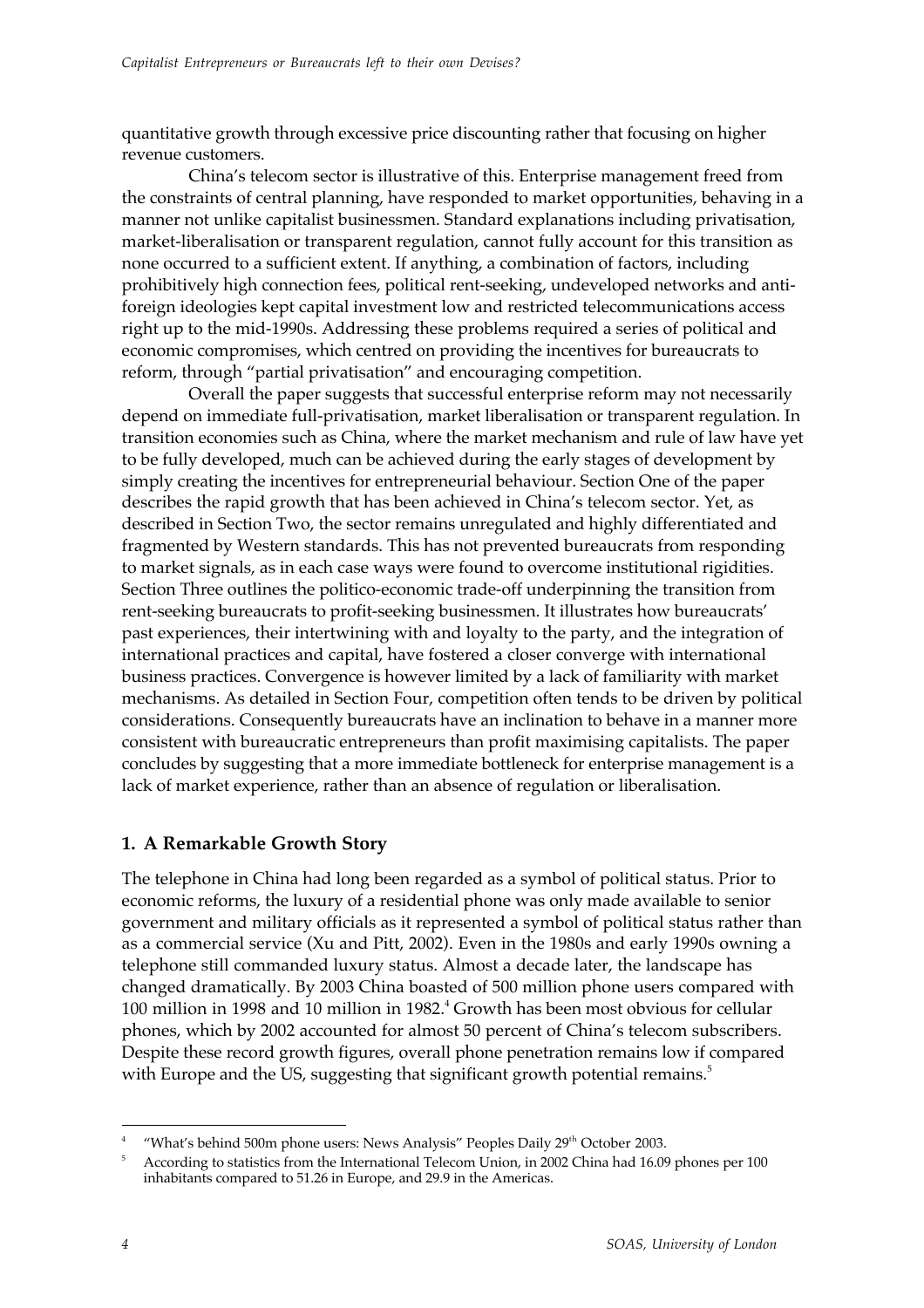It was such a high level of growth that led China's telecommunications ministry to claim that it had taken China five years to complete what it took European countries a decade.<sup>6</sup> Indeed from a political perspective, the growth of the sector signified the achievement of important development goals. By its very nature telecommunications development goes far beyond economic concepts. Even if the associated costs and benefits undoubtedly carry economic implications, there is also highly important social dimension. This may help explain why in a phone-starved country experiencing rapid growth, citizens display a willingness to find the money, legitimately or otherwise, to obtain a phone (Ure, 1997). In the grand scheme of things, the direct economic benefit is smallest part of the contribution of telecommunications to an economy and a society (Bates, 1997). From a social and political perspective, telecommunications have the advantage of providing access to geographically remote areas, providing faster and more efficient means of communications, and expanding the range and accessibility of information services available to the public. Even from an economic perspective, achieving these objectives increases efficient communication and facilitates transmission and storage of data thereby removing significant bottlenecks to economic growth.<sup>7</sup> For a developing economy, these reasons put significant priority on access to telecommunications by the public.

One of the prime beneficiaries of this growth story has been the mobile telecom sector. There are a number of reasons specific to the development context that helps explain this growth. The prohibitively expensive cost of a landline and the practical difficulties of extending a fixed line based telecommunication services to large sections of rural China have made the mobile phones a more realistic option for many Chinese customers. During the early 1990s the cost of installing a fixed telephone line could reach around US\$900 in Beijing and US\$500 in Guangzhou (Ure, 1997). Despite such high prices Ure (1997) reported a remarkable and often surprising willingness of customers to pay these amounts. A high level of demand created ideal conditions for the growth of such cheaper substitutes as mobile phones.

Such pent up demand provided ideal conditions for enterprises to exploit. Both China Mobile and China Unicom, the two state-controlled mobile phone operators have competed vigorously to win new customers. Figure 1 suggests that both companies have engaged in heavy price discounting in order to increase subscriber numbers. In addition to mobile phones provided by the two licensed companies, China Telecom (the fixed line provider) has been attempting to break into the market by using a technology that effectively piggybacks on the networks of the existing two providers. China Telecom has enjoyed particular success with the Personal Handy Phone System (PHS), a fixed wireless service, which enjoys price advantages over mobile phones and as it is technically not a mobile service, it does not require a license.<sup>8</sup> Although operating in a regulatory grey area, PHS has proved particularly popular in lower income areas outside larger cities where mobile coverage is limited. The geographical dispersion of China's mobile market has also aided the growth of technologies such as PHS. This has put further pressure on the margins of mobile phone providers, despite they continue to compete on price in order to capitalise on the growth stage of the market.

<sup>6</sup> "Dialling the Markets: The Worlds Fastest Telecoms Restructuring" The Economist  $17<sup>th</sup>$  October 2002.

<sup>77</sup> Roller and Waverman (2001) found evidence of important network externalities leading to increasing returns on growth where universal service existed.

<sup>8</sup> It is estimated that there were almost 16 million PHS subscribers in April 2003, a market almost twice the size of Unicom's CDMA service. "PHS Handsets in China" Duncan Clark, BDA China, 22<sup>nd</sup> April 2003.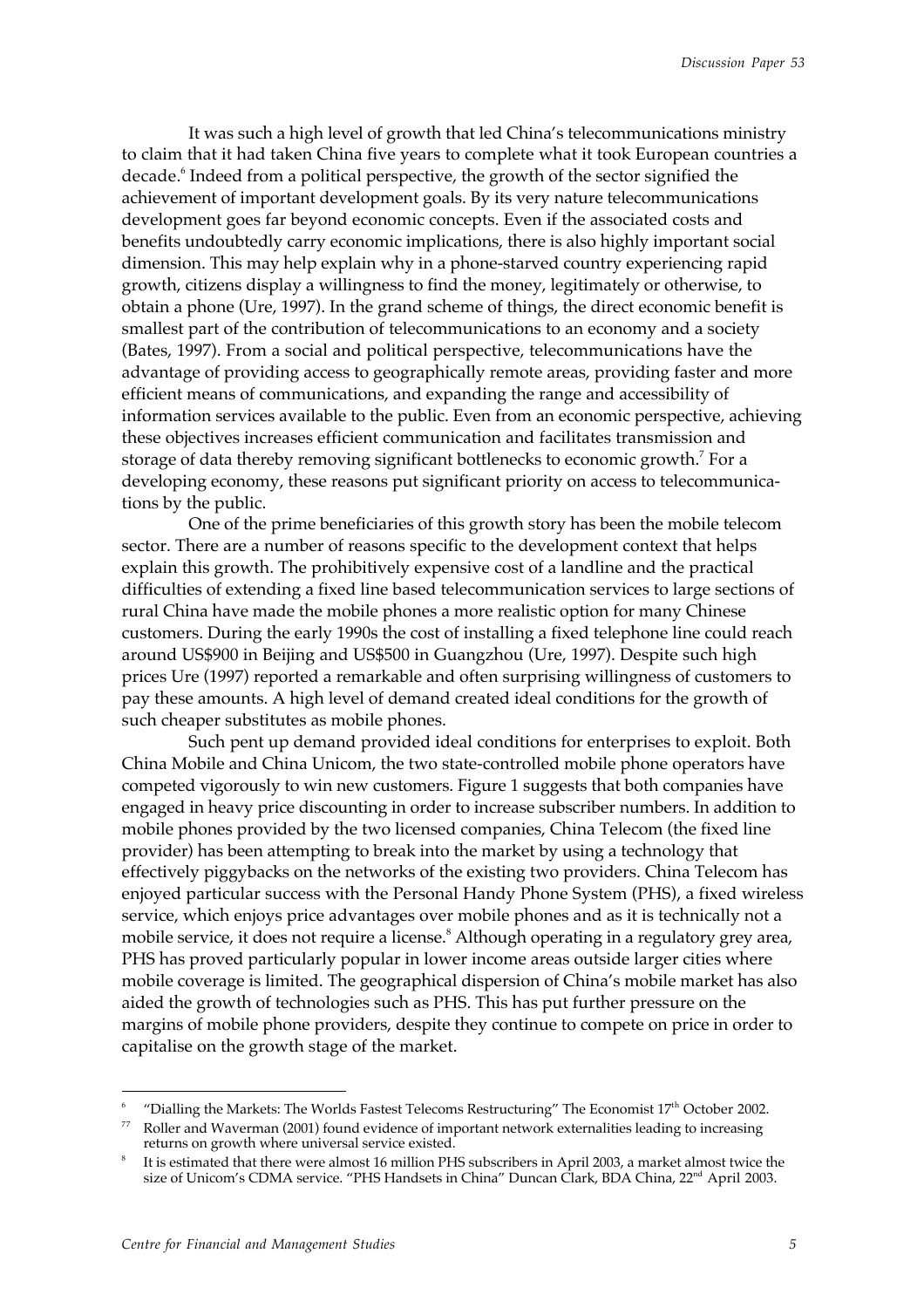# **2. The Missing Pieces**

One of the remarkable if not puzzling aspects of the sector's growth is that it remains largely unreformed in the conventional sense. Mueller and Tan (1997: 30) observe that in terms of the development of China's telecom sector, the puzzle remains on the supply side. "The Ministry of Posts and Telegraphs (MPT) has all the characteristics of the sluggish state-owned monopolies that have hindered growth in many other parts of the world. How then has it been able to produce such a rapid rate of growth?" Despite international listings and accession to the WTO, the state still retains control and foreign competition is negligible. Telecom markets remain unregulated and highly differentiated and fragmented, both in terms of products and standards. Therefore the growth of the sector cannot be accounted for by such factors as liberalisation, privatisation or transparent regulation.

### **2.1 GROWTH WITHOUT REGULATION**

Utility regulation is typically aimed at striking a balance between ensuring a fair return on corporate investment and protecting consumer interests. For countries at an early stage of development this takes on added significance, as regulatory policy must be designed to provide the incentive for rapid service diffusion to as much of the population as possible. The development of telecoms in the US is one example of how utility regulation works in the intended direction. Although telecom development in the US was largely left to the private sector, a legal system and pricing structure was put in place by the state that was supportive of innovation and competition. Price regulation and the agreement of AT&T, to become a private regulated monopolist ensured a pricing structure that better protected investment returns.<sup>9</sup> The pricing mechanism, which was based on both the historical and the fixed capital cost of operating a telephone system, meant private operators had a large incentive to expand the demand for their services (Bates, 1997).

Yet there is also a significant body of evidence suggesting that regulation is not always a necessary in achieving service diffusion. In fact, the early provision of public utilities was characterised by active and largely unregulated competition in economies such as the US. Behling (1938) noted that during the late  $19<sup>th</sup>$  and early  $20<sup>th</sup>$  centuries, competition among utility companies was plentiful at a time when regulation gained popularity.10 "Producing competitors, not to mention unsuccessful bidders, were so plentiful that one begins to doubt that scale economies characterised the utility industry at a time when regulation replaced the market competition" (Demsetz, 1968:59). Market place access was enough to keep prices reasonably close to competitive levels. This contradicts the common assumption that regulation was necessary to correct market failure or the exploitative monopolist. Demsetz (1968) argues that market failure in utilities cannot be explained by unexploited economies of scale or the inclination of natural monopolies to exploit customers. In any event, there is little guarantee that the regulated "rate of return" monopolist will turn out to be an efficient producer.<sup>11</sup>

China's approach has been one of understanding the need for market regulation but also the practical problems associated with providing universal service under state

<sup>9</sup> The Kingsbury Agreement (1913) was reached between AT&T, the private sector monopolist, and US government representatives. It specified that AT&T would become a regulated monopoly with a guaranteed return once it adhered to certain competitive restrictions. AT&T also undertook to allow other firms access to its network (see Bates, 1997:35).

Behling, B. Competition in Public Utility Industries, 19-20 (1938). Cited in Demsetz (1968).

<sup>&</sup>lt;sup>11</sup> For example Oum and Zhang (1995) suggest that competition in the US improved the allocative efficiency of incumbent firms that had previously been subject to rate of return regulation.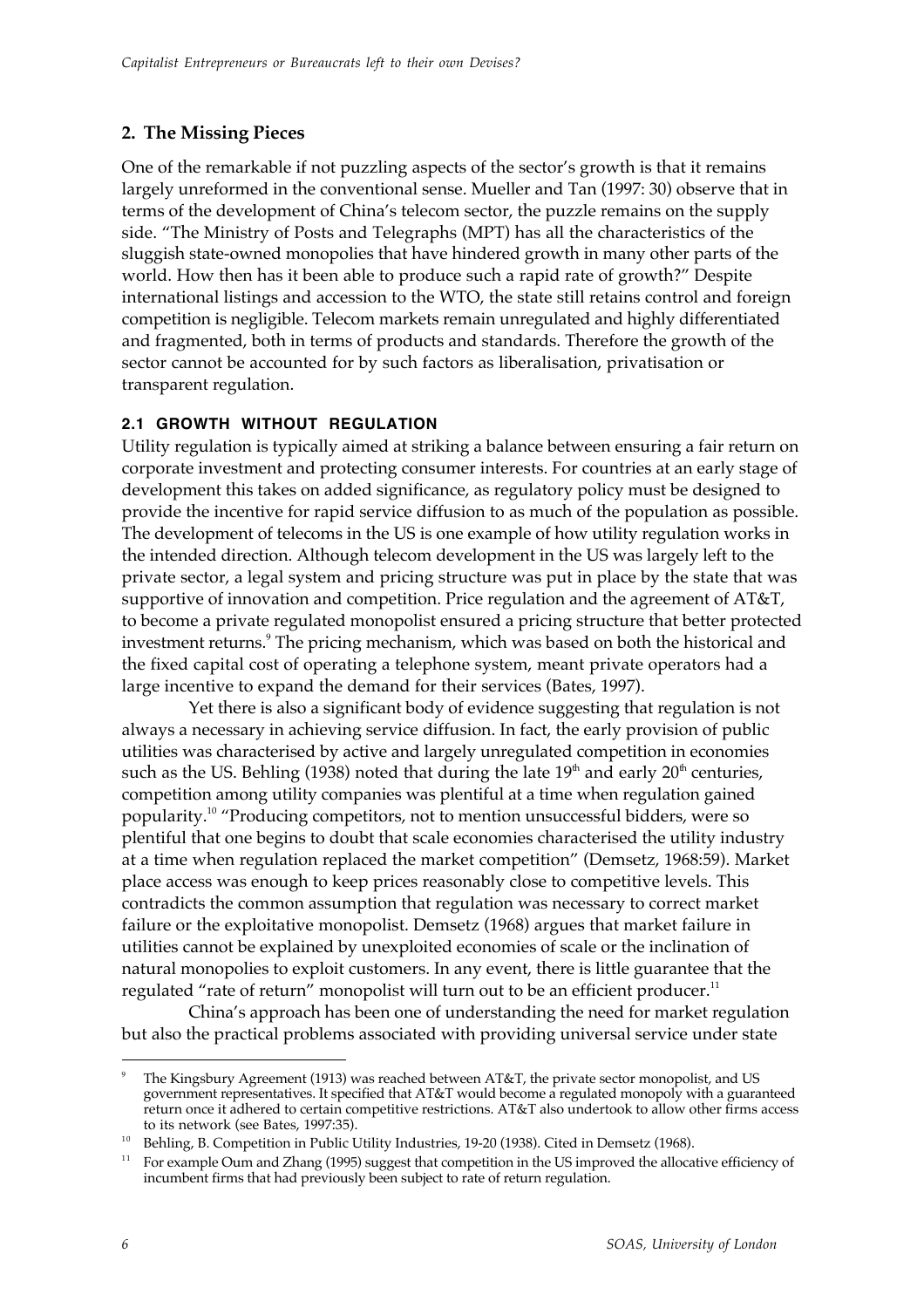ownership. The separation in 1994, of the administrative and operational functions of the MPT was more about defining the state's role in China's telecom enterprises, than creating an independent and transparent regulator. It did however indicate that China's leadership understood the importance of moving towards a system of regulation that would strike a balance between the interests of enterprises and customers. Prior to this separation, state ministries tended to construct their own telecom networks, which grew so large that by the 1990s they created significant coordination problems for the MPT (Mueller and Tan  $1997$ ).<sup>12</sup> The development of what were largely non-integrated networks was a product of institutional conditions, most notably self-reliance and bureaucratic self-interest, no doubt facilitated by the reactive and often passive nature of the MPT and its failure to adequately finance a national network. In this regard the second significant event in 1994 was the State Council's decision to officially allow other ministries to enter the telecom market. This led to the establishment of Unicom by the Ministry of Electronics. Such a set up, involving complementary networks with the potential to develop into competing networks had obvious advantages for countries such as China that are short on transmission capacity (Ure, 1997).

The MPT itself also underwent important restructuring during this time. The operational side of the MPT, the Directorate General of Telecommunications officially registered itself as a corporation, which become known as China Telecom in 1995. The MPT was renamed as the Ministry of Information Industry (MII). Although an impressive restructuring, Xu and Pitt (2002) note that China Telecom remained an administrative agency as it did not provide any telecom services itself. Instead it was the provincial Posts and Telegraphs Agents (PTAs) who provided telephone services under the brand name of China Telecom.

The new regulatory arrangement in the telecom sector differed from the western understanding of market regulation. Early regulation focused on standardising the relationship between ministries and enterprises, often resulting in political "turf wars" between competing ministries. It did however create a market structure that was conducive to competition between state enterprises. In this manner it provided bureaucrats that already enjoyed significant autonomy, and the incentives to overcome the political and institutional bottlenecks. Although the MII appeared determined to retain its control over the telecom network, the emergence of competing state enterprises, particularly Unicom, made it harder for the MII to maintain the same level of political control. As market demand for telecommunications became more apparent, telecom companies became more entrepreneurial, further undermining the ability of the MII to function as a regulator. Ultimately an absence of impartial market regulation did not prevent bureaucrats responding to market signals.

### **2.2 FOREIGN INVESTMENT: THE WOLVES THAT DIDN'T ARRIVE**

Despite creating incentives for innovation, regulatory reforms failed to address the finance constraint faced by enterprises. Development had to be financed from the connection fee. Foreign companies were not allowed to share in the connection fee, which was regarded as the property of the ministry. This obstacle to foreign investment had its roots in antiforeign political ideologies. In the past the involvement of multinational companies has been likened to the arrival of the wolves.<sup>13</sup> The MII once remarked that it would be at least

The Peoples Liberation Army, the Ministry of Electric Power, the Railway Ministry and organisations such as the Peoples Bank of China had all developed sizeable networks to serve their own political and business interests.

<sup>13</sup> Alan Zhang (2001), Pricewaterhouse Coopers, *What's ahead for China's Telecom Market?*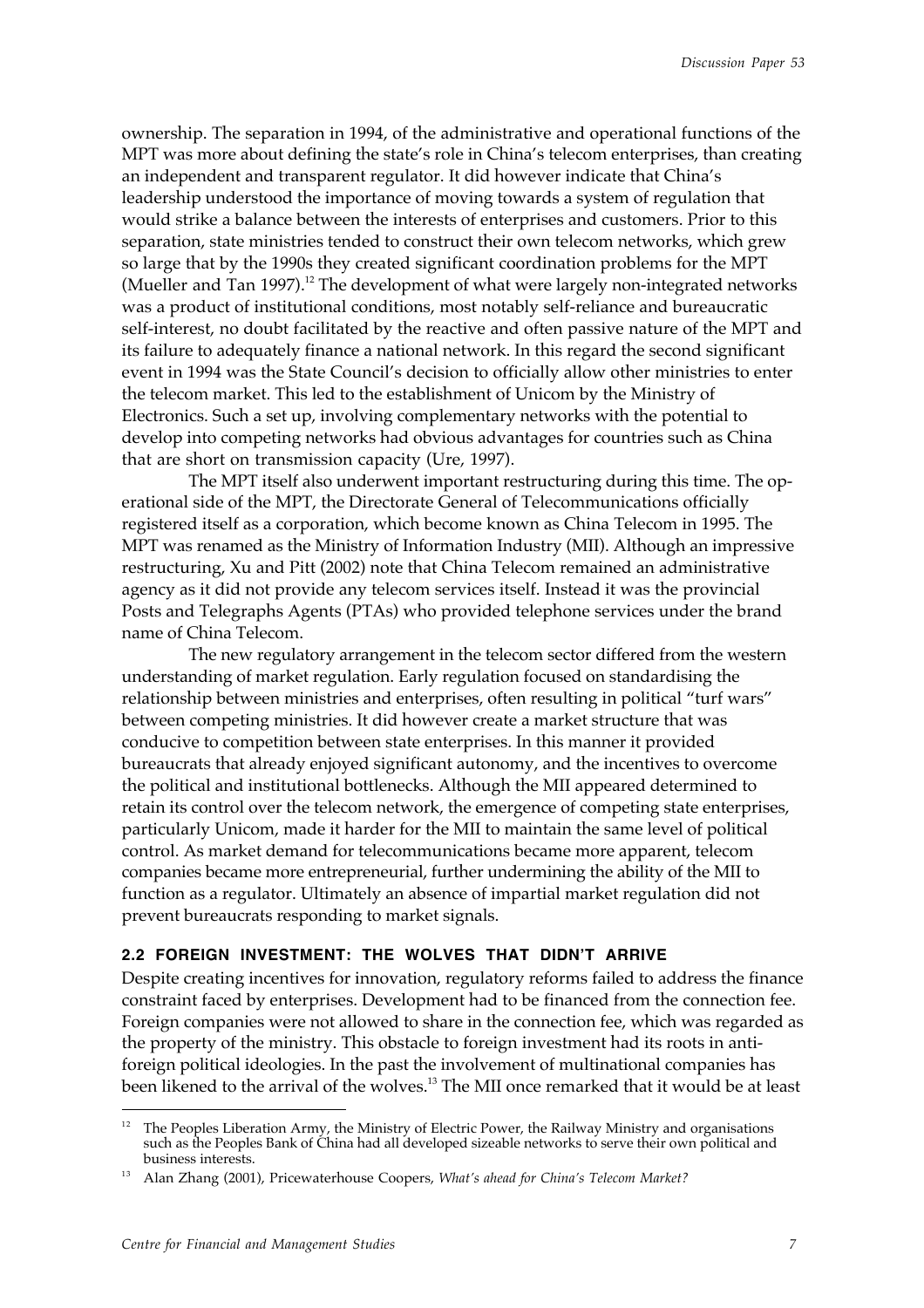20 years before the telecom sector would be open to foreigners.<sup>14</sup> Attempts by Unicom to finance its development through China-China-Foreign (CCF) investments floundered on this point. $^{15}$ 

As the need for finance became more apparent, ideological constraints gave away to economic realities and it appeared that "the wolves" would arrive on China's invitation in the form of the WTO agreements. The WTO represented a new departure for a ministry such as the MPT that had a long tradition of bureaucratic organisation and control. It also reflected the general view that given the technological backwardness of telecom companies and their low-level of spend on research and development, foreign cooperation represented the most efficient way to modernise the telecom sector. Such agreements as the WTO were viewed as a necessary step towards reducing costs and improving the general quality of service, and also improving firm's access to financial and technological resources of foreign partners.<sup>16</sup> The official view was that WTO accession was in the long tem interests of China's development.<sup>17</sup> Competition would initially hurt state-owned telecom enterprises but would beef-up their infrastructure.

In any event, "the wolves" didn't arrive. Liberalisation occurred more on paper than in practice. Despite the acknowledgement of the need for foreign expertise and capital, the ownership conditions imposed by the WTO are likely to be viewed as a significant barrier to foreign investment.<sup>18</sup> For example, the agreement stipulated that foreign firms were allowed to take a maximum of a 25 per cent equity interest in fixed line ventures during the first three years after accession rising to 49 per cent after six years. A similar 49 per cent ownership cap exists for the mobile sector. Neither is the WTO completely clear-cut. The lengthy approval procedures required for foreign investors, as well as uncertainty over how agreements will be implemented in practice are also likely to help protect domestic firms from direct competition.<sup>19</sup>

Given these restrictions it is more likely that foreign firms would involve themselves through technical cooperation, advisory roles or assistance with research and development rather than ownership. Indeed long before WTO accession, China's telecom companies had been receiving technical assistance from foreign firms. Companies such as Ericson (in the South) and Motorola (in the east) dominated the construction of up-todate mobile networks (Ure, 1997). However for foreign partners the obvious attraction of a growth market such as China is the access to revenue. Ownership restrictions meant that the WTO did not represent significant departure from China's reluctance to give foreign partners such access. As a result the scale of investment needed to finance network diffusion did not arrive as a result of the WTO.

### **2.3 "PRIVATISATION"**

Given the economic, financial and technological importance of the telecom sector, its privatisation has not only been at the forefront of privatisation programs in many countries but has also attracted considerable controversy for many of the same reasons

<sup>&</sup>lt;sup>14</sup> Wu Jichuan, Minister MII as reported in The Economist,  $7<sup>th</sup>$  December 2000.

<sup>&</sup>lt;sup>15</sup> The agreements were abolished in 1999 after foreign companies had parted with US\$1.4 billion in over 40 joint ventures. See Financial Times 18<sup>th</sup> September 2000.

<sup>16</sup> Alan Zhang (2001), Pricewaterhouse Coopers, *What's ahead for China's Telecom Market?*

<sup>&</sup>lt;sup>17</sup> "Top law maker urges study of impact of China's WTO Entry" Peoples Daily 31<sup>st</sup> December 2001.

 $18$  According to the State Council, these restrictions relate to concerns regarding safety and stability. "China Telecom industry to open wider" Hong Kong Trade Development Council, 21<sup>st</sup> October 2002.

The approval process is expected to take between six and nine months for value-added service and longer for basic services. *Info-Comms Perspective*, Price-Waterhouse Coopers, Hong Kong, September 2002.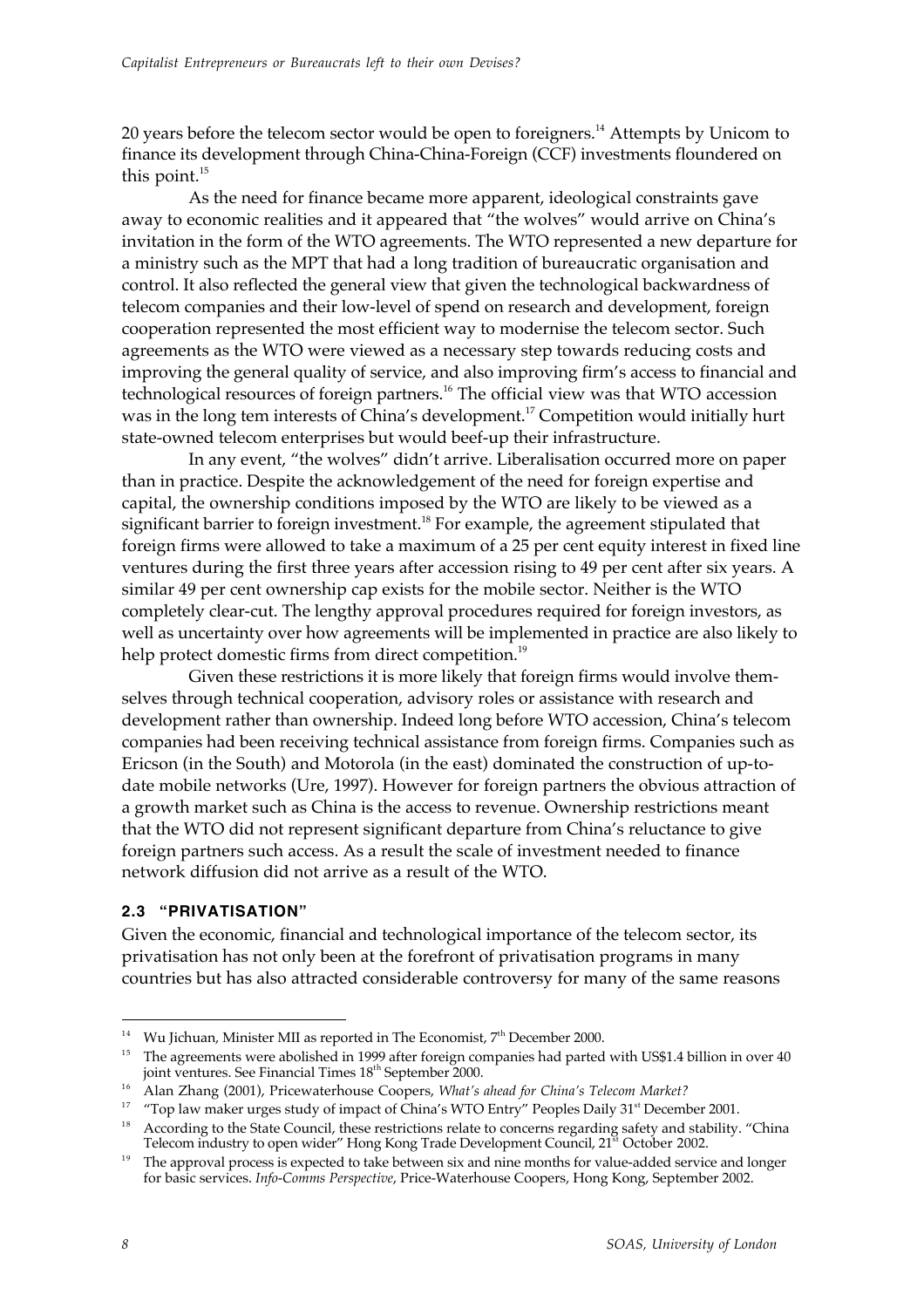(Li and Xu, 2002). The underlying assumption of privatisation is that it exposes state monopolies to the rigours and disciplines of market competition, thereby increasing efficiency and reducing prices. However the assumption that privatisation is a necessary part for achieving this goal is not a given as there are many variations of market structure that can prove effective in different environments (Ure, 2003).

For China, privatisation emerged as a more ideologically compatible way of financing investment using foreign funds, even before WTO accession. This involved the flotation of a minority shareholding on stock exchanges of Hong Kong and New York. This was not privatisation in the conventional sense as the state maintained a majority shareholding. At most it represented a further standardisation of the relationship between the enterprises and controlling ministry. From the state's perspective it allowed continued control over enterprise revenue. Foreign capital could be used to finance a reduction of the connection fee and hence a greater diffusion of cheaper telecom services. Foreign investors became shareholders rather than revenue sharing partners. Therefore the international flotation of telecom companies represented a politically convenient way of getting around the age-old ideological constraint on revenue sharing.

### **3. Reforming The Bureaucrats**

An absence of full privatisation, liberalisation and transparent regulatory system, has not stopped the rapid growth of China's telecom sector. In each case, ways were found to overcome institutional constraints. Weak market regulation and strong linkages to the political system provided an incentive for bureaucrats to engage in what Yang (2002) describes as "double entrepreneurship". Managers possess the entrepreneurial skill to identify markets, but in order to exploit these markets they must necessarily be innovative with institutional rules and procedures. If bureaucrats have the capacity to lead enterprises to the market, then there has been a misconception of bureaucrats and how they might change. The following section explores the political and economic framework under which the Chinese state altered the incentives for bureaucrats, without threatening its own legitimacy.

# **3.1 MISCONCEPTION OF BUREAUCRATS**

One of the problems with the orthodox approach is its perception of bureaucrats. The overwhelming body of evidence supports the view that bureaucracies would have little interest in promoting market reform, but says little about under what circumstances they might change (Duckett, 2001). Such issues as innovation and profit maximisation are often viewed as problematic for the state sector given its bureaucratic and hierarchical structures. Yet it is often overlooked that bureaucrats are also motivated by such factors as professionalism, power, prestige, material benefits, motivations that are not dissimilar from those in the private sector.20 Therefore it might not be the public sector itself that is inimical to entrepreneurship, but the rigidities in its structures and practices (Sadler, 2000). Entrepreneurial skills may remain unused simply because the motivational state of the firm does not stimulate an adequate entrepreneurial response (Leibenstein, 1966).

In China this is made more complex by role of the Chinese Communist Party (CCP). Traditionally state enterprises provided the party with control over a wide range of economic activities including the welfare of workers. They also provided the party with a means to reward loyalty. The transition to a market economy created many difficulties

<sup>&</sup>lt;sup>20</sup> See Kornai (1992) for a review of the factors that motivate bureaucrats.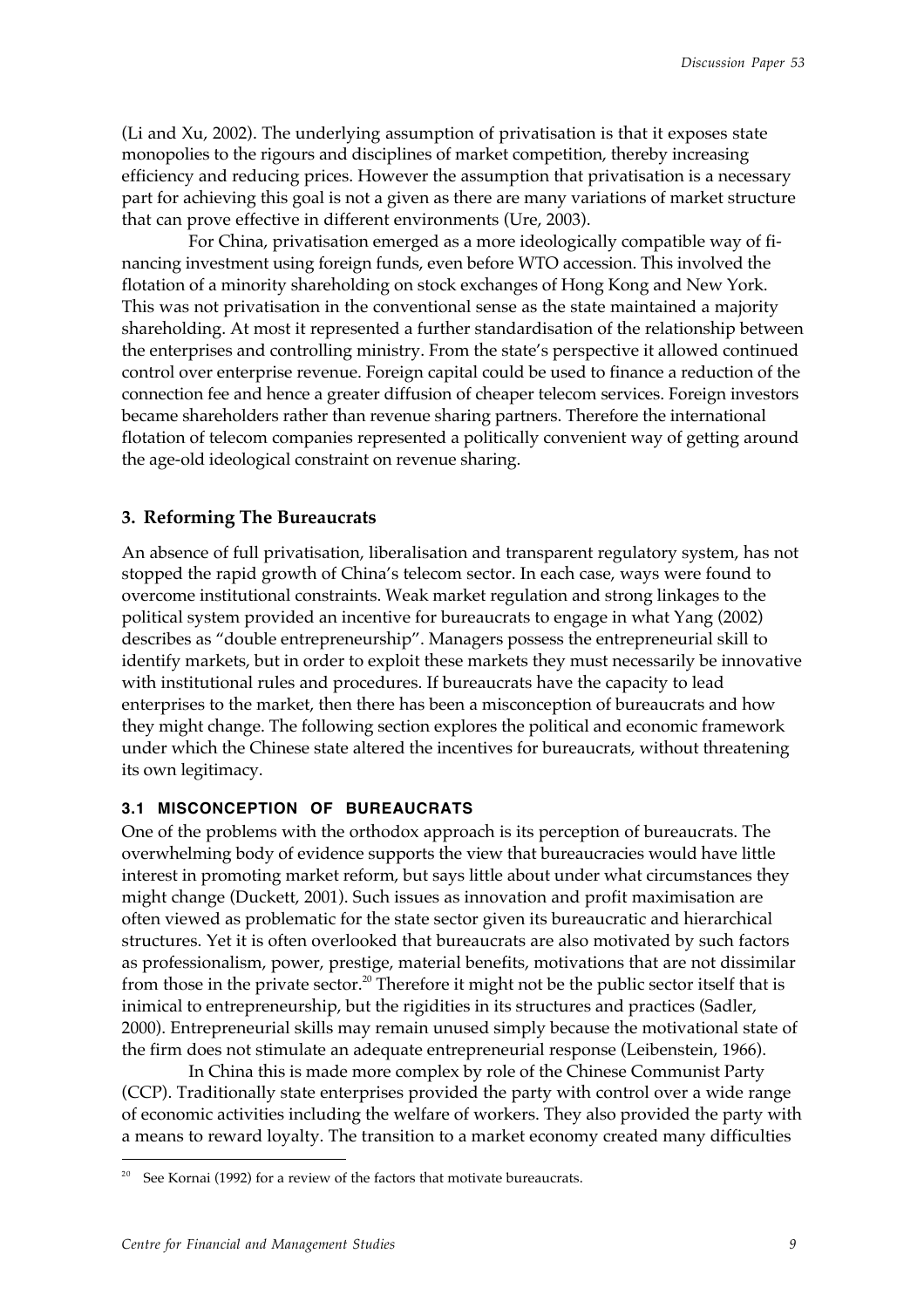as traditional values and beliefs installed by the communist system are replaced and modified by the market experience (Zhuplev and Shein, 2003). The transition towards a market-based system challenged the traditional power base of the party, forcing a shift in attitudes regarding the party's role in the economy. Bureaucrats had the option to adjust. While China's bureaucrats were often viewed as resistant to change, the intertwining of party and bureaucracy limited their discretion to resist change (Ma, 1990). Compliance with the leadership's long-term goal of creating a modern socialist economy and the ability to adjust to economic changes, were therefore instrumental in the survival of the bureaucracy.

Viewed from another perspective, China's bureaucrats were already well equipped to respond to changes in the market place. Despite the legacies and constraints of central planning, bureaucrats were in a unique position to exploit changes in the motivational state of their enterprises. The institutional and resource constraints imposed by central planning long had taught bureaucrats to be more innovative. Bureaucrats trained in the tradition of Maoist self-reliance were highly innovative when needs required. The chaos of the Cultural Revolution resulted in greater power being deployed to bureaucrats. Rawski (1975) notes that during the 1960's "only the unanticipated flowering of innovative capacity of older machinery producers" prevented China's industry from being unable to cope with demand shifts too great to be solved by foreign trade alone. The substantial shrinkage of foreign inputs during this period forced enterprises to pioneer techniques of their own invention, a move that contributed to the establishment of a substantial indigenous technological base (Chen, 1978). Paradoxically, enterprise management that survived the Cultural Revolution were in fact highly talented entrepreneurs. The improvements in economic performance achieved during this chaotic era are testimony to this.<sup>21</sup> As a result, self-reliance and the ability to solve complex tasks with limited resources became key features of economic management.

During the 1990s bureaucrats started to set up their own profit-seeking enterprises outside their departments, as a spontaneous and unintended response to the market opportunities that had emerged (Duckett, 2001). In the telecom sector, the early development of non-integrated networks by individual government departments was a product of institutional conditions that fostered a culture of self-reliance, which encouraged individual department heads to expand their own networks (Mueller and Tan, 1997).

These experiences point towards models of production that emphasise the accumulation of skills as well as fixed assets in advancing a country's production opportunities (Rawski, 1975). Tas (1994) attributed the ability of ex-cadres in Hungary to not only maintain their positions but also do well in more dynamic corporate roles to their ability to convert past political power into corporate advantage. This indicates that learning experiences and entrepreneurial skill are important in the socialist system. Taking account of political capital captures "a broader reality having to do with the relative capacity of state actors to introduce and implement policies" (Remmer, 1993:405).

The experiences of China's bureaucrats in the past and indeed those in other transition economies are consistent with the competency view of entrepreneurship where the firm's competencies are linked to previous learning opportunities. Managerial competencies can survive changes in product market conditions and be applied elsewhere.

1

 $21$  Wages were 7.2 percent lower in 1976 than they had been in 1965, the gross value of industrial output rose by an annual 15.7 percent in real terms and foreign trade expanded by 19.7 percent a year in US dollar terms (State Statistical Bureau, Statistical Yearbook of China 1983, pp. 17, 420, 455, 490).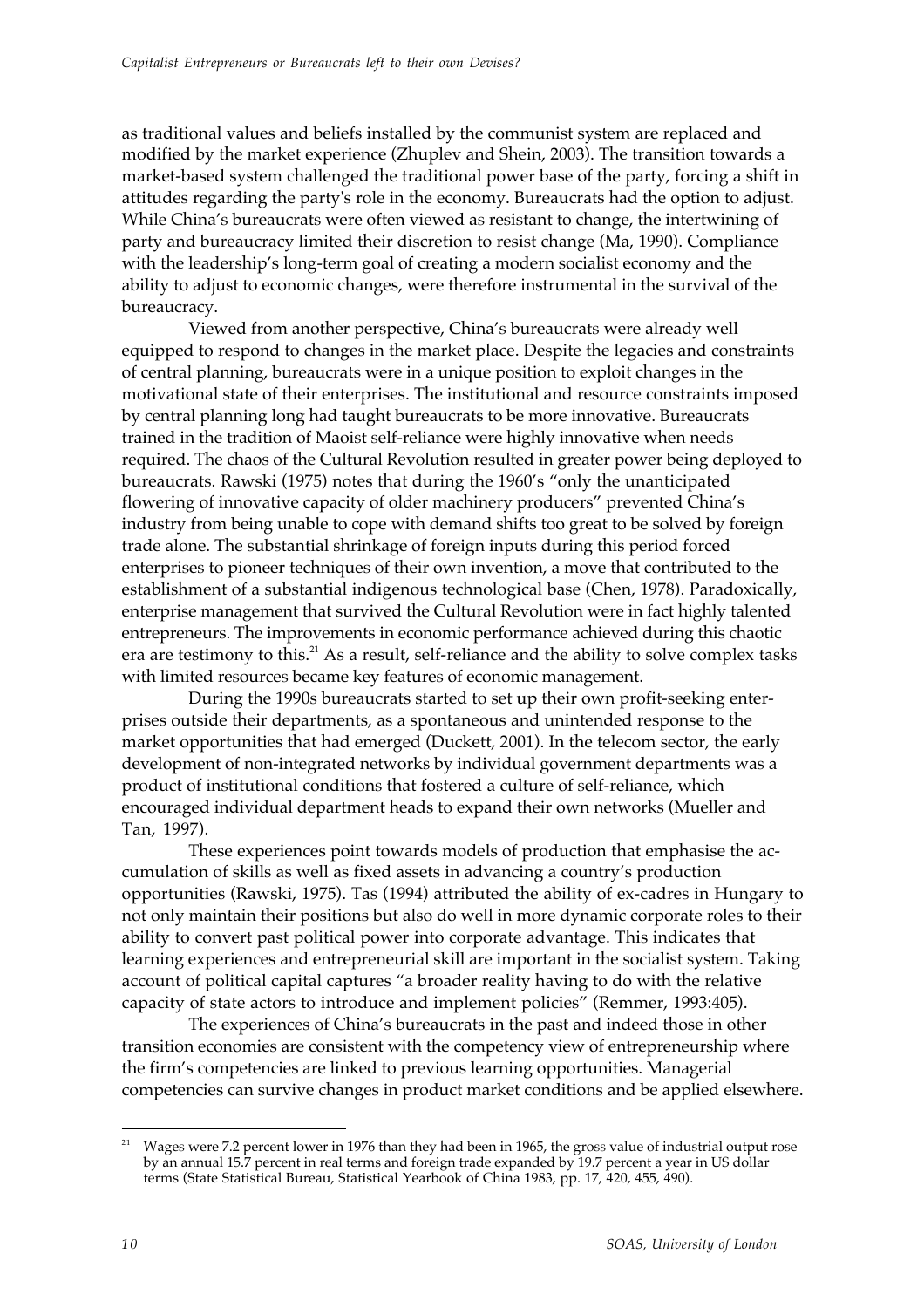The possession of a competency or resource will affect the costs/revenues of firms, thereby giving the firm a resource position barrier (Wererfelt, 1997). For China, such competencies stem from the experiences and resources of enterprise management. In this manner gradual market reforms were a mixed blessing for bureaucrats which allowed them to apply resource advantages to earn monopoly rents while gradually facing market competition. The resource-based explanation is therefore important as it helps explain long-lived differences between certain firms in transition economies that cannot be explained by market conditions alone. It further illustrates how by applying pre-transition resource advantages, bureaucrats can prosper under market liberalisation, even after the collapse of central planning.

### **3.2 THE POLITICAL TRADE-OFF**

It is tempting to say that politically little has changed in China. The same authoritarian regime that waged a massive drive to promote industrial growth under the Great Leap Forward almost fifty years ago is still in power today. Yet, despite the absence of political liberalisation, there has been a noticeable shift in the state's management of the economy. What is remarkable is that the bureaucracy for all its corruption has proved to be loyal. It faithfully followed the Maoist ideology of self-reliance, and now under the same party it has embraced international capital markets. Reform implies a political cost, but China's success is evident in the relatively minimal bureaucratic objection.

The decision to restructure the economy in 1978 instituted important changes in how China's political institutions created the incentive for entrepreneurship in the state sector. Enterprise workers were offered the carrot of improved welfare on the basis of higher productivity.<sup>22</sup> This was in marked contrast to the Cultural Revolution where the emphasis was on voluntarism and self-reliance. Meeting the demands of large-scale production required a change in management structures and the manner in which the state administered enterprises. This was to be carried out under a system of *democratic management* under a *centralised leadership*. This type of structure has largely held, but has continually become more defined to suit changes in the economic environment. These reforms illustrated clearly that although the CCP was to remain in control of enterprises, many of the political ideologies associated with the past had to give way to those more suited to fostering the development of competitive market institutions.

Reforming the system of managerial appointments would have threatened the CCP's grip on economic activity and ultimately its political legitimacy. In this environment it could be argued that the CCP had little choice in how it dealt with bureaucrats. Rather than privatisation, it opted to change gradually the institutional rules and incentives for bureaucrats. The leadership are well aware of the catastrophic results of declaring war on the state bureaucracy when there are no alternative agencies to replace them (Steinfeld, 1999). Premier Zhu Rongji abandoned plans to cut 50 percent of state and party bureaucracies after fears that the Asian financial crisis would spread to China. Urban unemployment was seen as bad enough without swelling its ranks with dismissed cadres whose leadership skills could be ominous for political stability (Pye, 1999).

This method of reform was undoubtedly much more palatable to bureaucrats. In the first instance their discretion to object to reform was limited by the intertwining of the party and the bureaucracy (Ma, 1990). This promoted the prospects for positive adjustment. Ma suggests that bureaucrats will only go for positive adjustment if their own

Deng Xiaoping: "The working class should make outstanding contributions to the four modernisations" Speech at the Ninth National Congress of Chinese Trade Unions, 11<sup>th</sup> October 1978.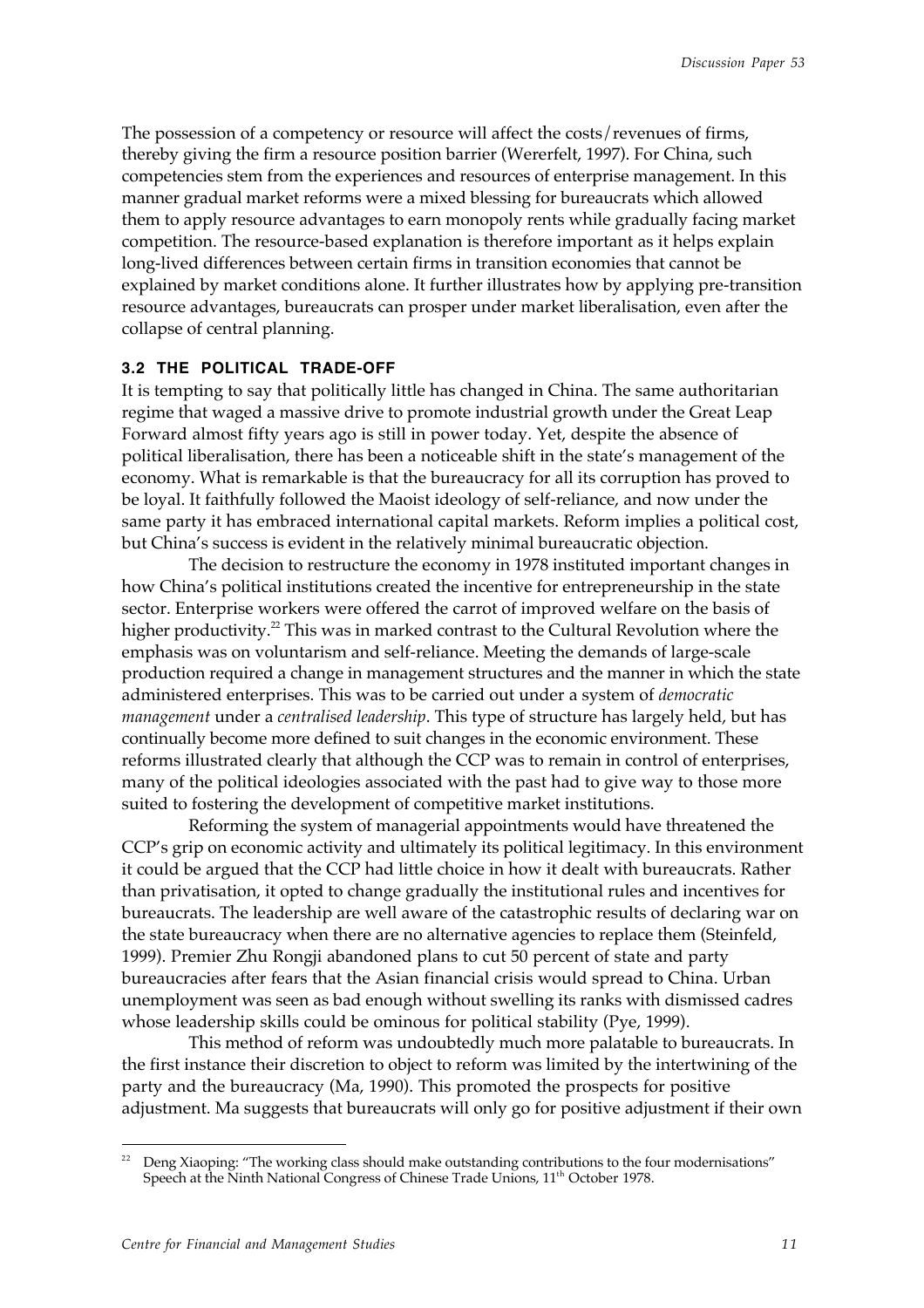survival and that of the organisation are inseparable. The prospect of positive adjustment was further enhanced as many enterprises still retained a degree of market protection. This not only allowed bureaucrats to earn temporary monopoly rents, but also allowed them to behave in a more innovative manner. For the CCP, this lessened the political cost of dealing with disgruntled bureaucrats. Moreover it continued to maintain its rule through the control of leadership selection (Burns, 1999).

In any event the CCP had little option but to reform. Political survival under rapid economic growth requires a new type of legitimacy, usually based on achieving improvements in economic performance. Developing a team of large corporations with strong international competitiveness became a political priority in improving performance.<sup>23</sup> This required a complete housecleaning of underhand practices in these enterprises. Such poor business practices as arbitrary political intervention, window dressing and asset stripping, were a common feature of domestic state enterprises. The sanctioning of international listings indicated a political recognition that such practices were incompatible with fostering the development of a team of enterprises that could compete and attract investment on international markets. Delaying this "housecleaning" would have merely postponed the inevitably incurring longer-term cost. Moreover this approach to reform was not unlike what occurred in the UK and US in the late  $19<sup>th</sup>$  and early  $20<sup>th</sup>$  centuries where acts by the state to curb the market power of vested interests proved crucial in the development of competitive markets. The repeal of the Corn Laws in the UK and Anti-Trust Legislation in the US are two important examples where the state curbed the market power of vested interests to safeguard competitive business conditions (Lusztig, 1995; Young, 1915). In both cases, the curbing of monopoly power was a significant move in shifting the balance of market power, by exposing vested interests to the disciplines of the market. This type of reform was designed to remove obstacles to development imposed by the state in the first place (Gerschenkron, 1967).

# **3.3 ECONOMIC INCENTIVES**

Political compromise in the telecom sector was important as it allowed telecom enterprises to raise capital on international stock exchanges without surrendering control over revenues. In a sense, this was a politically convenient method to overcome the ideological constraints towards foreign involvement. However, the basis for change was founded on more than just political convenience. Close analyses of the underlying motivations suggest that the long-term economic benefits outweigh the more immediate political costs. The decision to allow international shareholders invest in a previously strategically sensitive sector indicates the government's recognition of the benefits of international finance. These included access fresh capital and greater international exposure for enterprises inducing them to play more closely by international business rules.

From an economic perspective, one of the most important pay-offs from international finance is the fresh capital it introduces to the financial system. This reduces the pressure on domestic banking systems, which may already be burdened by a high proportion of non-performing loans. It also helps alleviate the problems associated with collective bailouts which have, in other transition economies, shown a tendency to fail to induce restructuring, and have ultimately led to a scarcity of external finance for new or restructured enterprises (Perotti and Versnaver, 2004). Raising this money on domestic

 $\overline{a}$ <sup>23</sup> "China to Foster large Enterprise Groups"- Li Rongrong, Minister, State Economic and Trade Commission, 16th May 2001.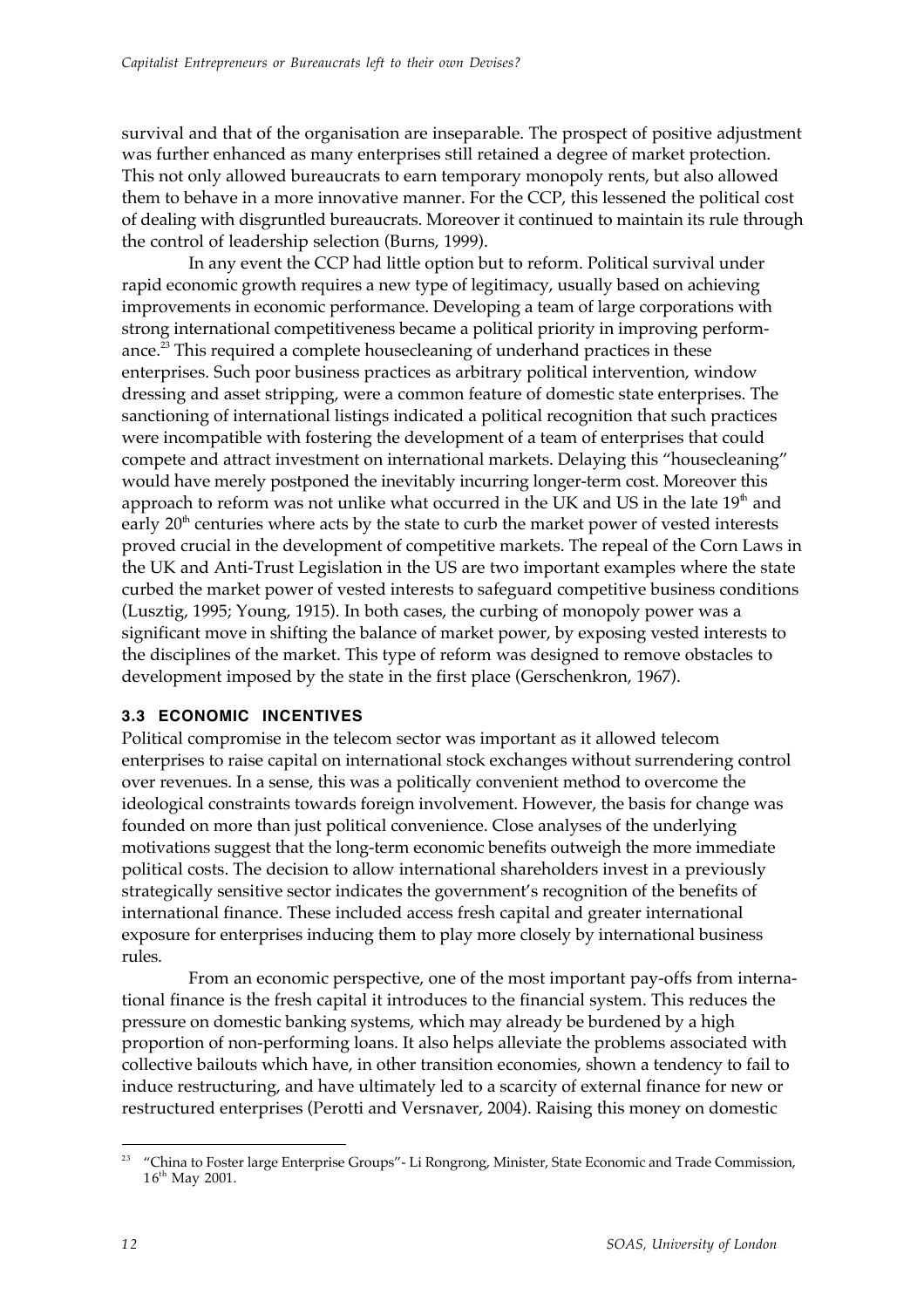capital markets basically involves recycling money from an already stressed banking system, without any commitment to repay. The glut of savings in the Chinese banking system and the novelty value of shares as a form of investment, made investing in domestic stock markets an attractive option for private Chinese investors. In this way, more money from the domestic banking system would have been channelled into state enterprises, carrying little incentive to restructure. It would make little sense to attempt to shore up China's banking problems with money "recycled" from domestic markets.

Equally important is the internationalisation factor. It has been almost quarter of a century since Deng Xiaoping emphasised the necessity of utilising western expertise and knowledge.<sup>24</sup> In fact the policy of involving where appropriate international technologies, raw materials and expertise has been a consistent feature of China's economic development since 1978. Technology transfer is vital for China's long-run economic performance and may prevent China becoming trapped in low technology, labour intensive industries. Borrowed technology was one of the primary factors contributing to a high speed of development in pre-industrial Europe (Gerschenkron, 1967). International finance facilitates this by not only giving the enterprises the finance to purchase technology but more importantly it provides much needed exposure to international business practices. International listings are particularly important in this regard as they impose external disciplines on management. Foreign investors are likely to be much more comfortable about forming partnerships with intentionally listed companies. Both China Unicom and China Mobile have engaged in strategic partnerships with Qualcomm and Vodafone respectively.

#### **4. China's Entreprenurial Bureaucrats**

Instead of pursuing full-privatisation or strict regulatory supervision, China's telecom policy has focused on creating the incentives for the bureaucrats that continue to control the sector. This has proved a successful telecommunications development policy, particularly if viewed in terms of domestic institutional constraints. Bureaucrats have proved remarkably responsive to the market mechanism, so much so, that the state now fears that competition may have gone too far.<sup>25</sup> If competition has gone too far, bureaucrats may need to become more than just entrepreneurs. Highly competitive markets require much greater skill in such areas as marketing, managerial coordination and profit maximisation, areas where bureaucrats have limited previous experience to draw upon. Moreover these need to be cascaded the whole way through the organisation. Achieving this is however limited, not just by limited market experience, but also by political concerns for the rapid development of an affordable nationwide telecommunications network.

### **4.1 DOING EVERYTHING RIGHT**

 $\overline{a}$ 

The improvements achieved by both Unicom and China Mobile indicate that at face value, China's bureaucrats are doing things right. Both enterprises have continued to win new markets by increasing subscriber numbers and cutting costs. Figure 1 illustrates how both companies have had to lower average revenue per user (ARPU) in order to win more

<sup>&</sup>lt;sup>24</sup> Deng Xiaoping: "Update Enterprises with Advanced Technology and Managerial Expertise" 18<sup>th</sup> September 1978.

<sup>25</sup> In July 2004 the MII and National Development & Reform Commission (NDRC) issued a document entitled "Notice on Further Strengthening Telecom Price Supervision" (Doc. 204), which required future pricing promotions to be approved by the mobile companies' central office and registered with the NDRC.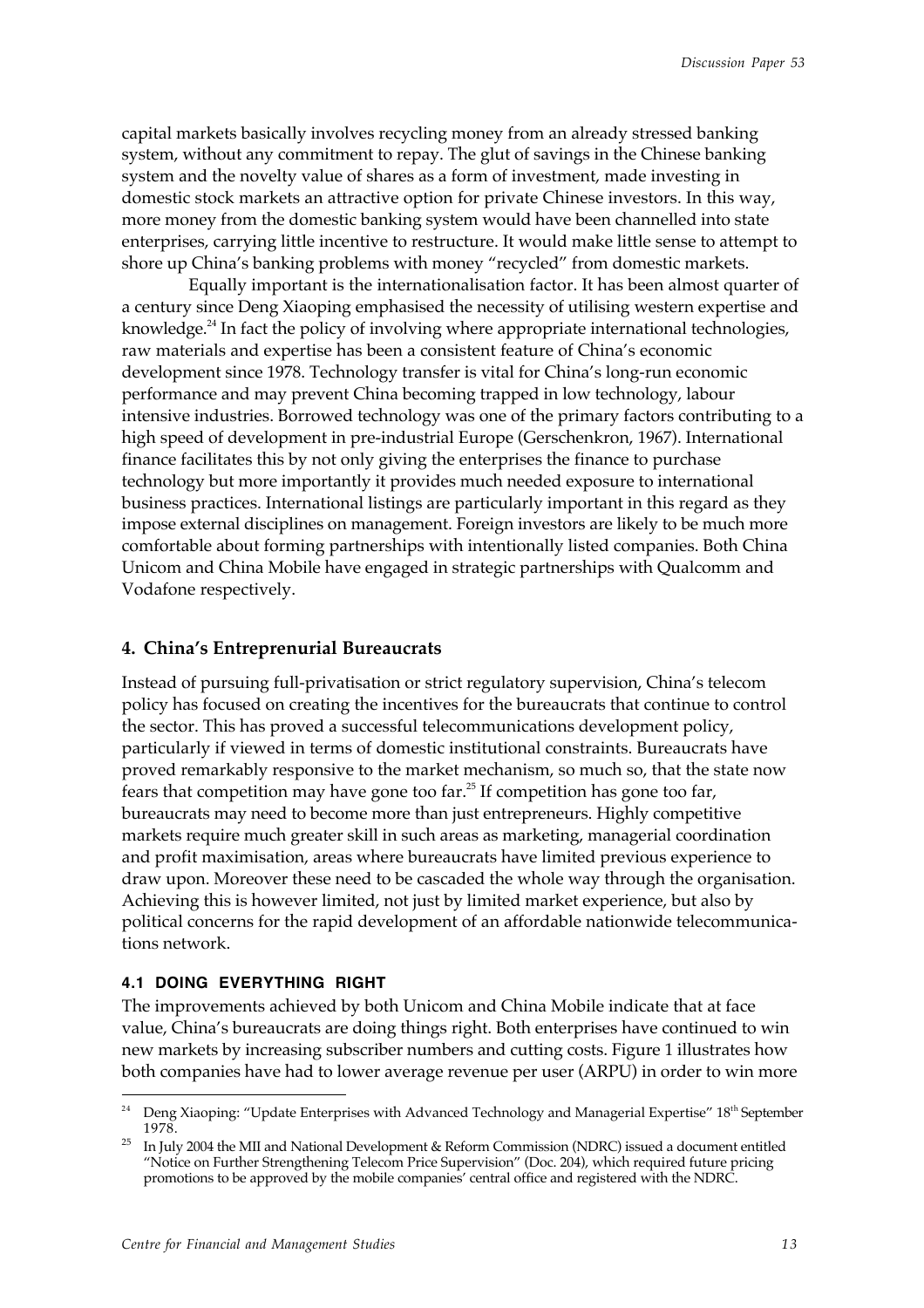subscribers. The entrance of Unicom has transformed the market structure from one of monopoly to competing oligopolies. Standard economic theory indicates that the public interest is better served when oligopolies are induced to compete rather than collude. Intense competition among oligopolies can lead price and output levels towards perfect competition. A comparison of prices (using Average Revenue as a proxy) and marginal returns for China Mobile and China Unicom indicates that competition is slowly pushing them closer to price levels more consistent with perfect competition (see Figure 2). Competition between different technologies may be beneficial to the sector. China Telecom entered the more lucrative mobile phone market using its PHS, without an official licence. Although such "bending the rules" suggests an absence of regulation, $26$  from another perspective it represents an entrepreneurial response by management to a market demand for cheap telecom services. In the UK, early competition between the telegraphy and telephony sector worked to promote the diffusion of telecommunication services to large sections of the population (Bates, 1997).

Indeed competition from China Telecom's PHS technology has put further pressure on mobile operators to cut prices. Figures from China Mobile illustrate this. In 1998 its ARPU per contract customer was RMB 366. By 2002 this had fallen to RMB 176. Comparing this to an ARPU of RMB 63 for pre-paid customers in 2002, the scale of revenue reduction necessary becomes clear. The intense nature of competition is further evident in subscriber numbers. In 2000, China Mobile had 42 million higher value-added contract subscribers compared with 16 million prepaid subscribers. By 2002 the situation was reversed, and the company had 49 million contract subscribers compared with almost 69 million prepaid subscribers. A similar trend was evident at Unicom. In 2002 it had 18.7 million contract subscribers and 19.9 million pre-paid, compared to 16.5 million contract and 10.5 million pre-paid in 2001.

### **4.2 REGULATORY DILEMMAS**

The MII has faced significant dilemmas in attempting to find the correct balance between developing a national telecom infrastructure and regulating the business practices of enterprises. On the one hand it has had to become more professional and impartial, while on the other hand it has to ensure that telecom services develop as rapidly as possible. These two goals do not always coincide, particularly in a developing economy where both enterprises and regulator are controlled by the state. In this situation, it is politically convenient not to intervene. The failure to solve this dilemma has however resulted in the MII presiding over a rapidly growing and innovative sector, characterised by high levels of product and standard differentiation. Unlike European markets where a single GSM standard has allowed manufacturers and phone companies to compete across borders, China has yet to settle on a single standard. China has in fact three different standards.<sup>27</sup> The geographical dispersion of China's market has also aided the growth of competing technologies such as PHS which proved popular in lower income areas outside larger cities where mobile coverage in limited. The ex-post regulation or closing down of such a popular service may prove politically sensitive.

Yet utility regulation may not be the best solution for China. Early utility regulation in the US emerged as a response to market developments and represented a crystallisation of public opinion against monopolists rather than a legal abstraction (Dillon, 1925). Utility companies themselves often sought regulation as a method of

<sup>&</sup>lt;sup>26</sup> "China Telecom steps up mobile battle" *Financial Times*, 3<sup>rd</sup> February 2003.

<sup>&</sup>lt;sup>27</sup> "One Country, Three Systems" Duncan Clark, BDA China, 5<sup>th</sup> November 2002.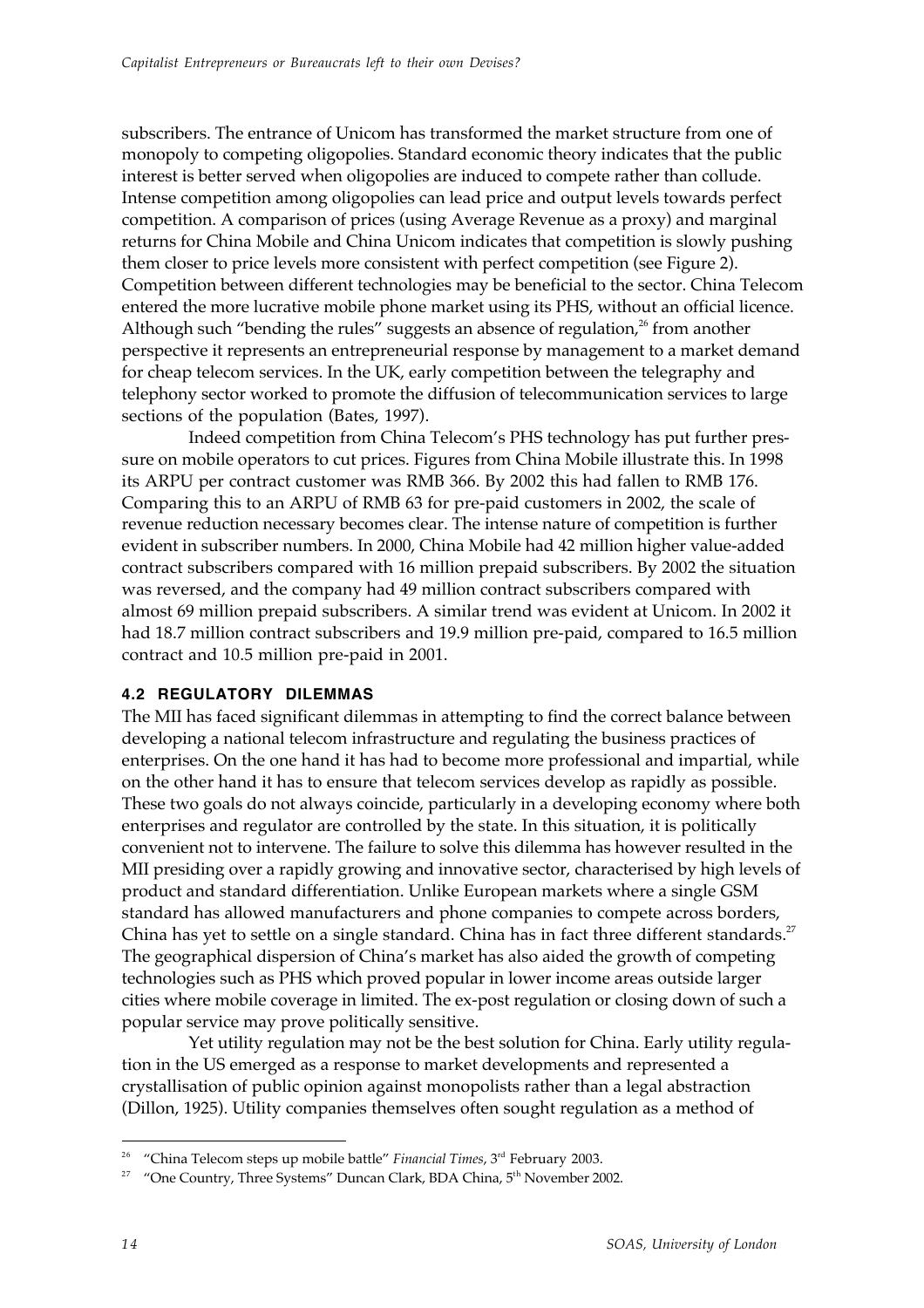avoiding the "inconvenience" of market competition (Demsetz, 1968). There is little evidence of either of these pressures in China. In any event, to be successful, regulations need to be enforceable. The success of the "regulated monopolist" in the US was dependent on a legal system and pricing structure put in place by the state that was supportive of innovation and competition (Bates, 1997). Although Unicom has in the past been fined for breaking tariff rules when it implemented an over aggressive promotional package, aggressive price competition in the sector suggests that tariff violation is routine.<sup>28</sup> While not unusual for firms, even in regulated markets, to engage in some sort of tariff breaking, this will usually takes place when there is some strategic or commercial gain that cannot be repeated by its competitors. In China there is little competitive gain as both firms have been able to cut prices. Moreover a legal system where firms can enforce regulatory decisions has yet to be developed.

The latter indicates that the main problems for transition economies may not be one of price regulation but rather market experience. The market structure was effectively a product of political competition between government bureaucracies over economic turf (Mueller and Tan, 1997). Success in this type of structure depended more on political than business skill. The Tenth Five-Year Plan for MII acknowledges this problem by noting that although the current system of tariffs is too rigid for a growth market, the real imbalance appears to be in the human resource structure where there exists a surplus in general labour supply but a shortage in skilled management level executives.<sup>29</sup> This indicates that regulation is not unimportant, but of greater importance is fostering a greater understanding of the market mechanism among bureaucrats.

#### **4.3 Capitalists Left to Their Own Devises**

At a deeper level, the growth of China's telecom sector captures the relative inexperience of bureaucrats in dealing with market competition. The relative ease at which China's bureaucrats have adapted to running large internationally listed corporation suggests that operationally, it is not that dissimilar from running a large SOE and complying with the state plan. Bureaucrats are however much less familiar with survival in highly competitive markets. This is not helped by the close relationship with the political structure, as competition may not just be driven by economic factors, but also the desire of bureaucrats to enhance their political prestige. This is particularly true at local level where promotion is still largely based on political considerations. An absence of regulation and a shortage of experienced management result in there being little managerial oversight. In this situation, it becomes more difficult for enterprise management to make a complete transition to profit-seeking entrepreneurs as such practices as profit-maximisation and shareholder-value become of secondary concern.

One of the benefits of an international listing for state telecom enterprises is that it imposed a strong management overlay to install a set of economic benchmarks.<sup>30</sup> The problem is that prior to this, there existed little cooperation or oversight. Provincial level PTAs enjoyed a significant degree of autonomy in how they conducted their business. Their relationship with the central government was based on compliance with the political

<sup>&</sup>quot;Telecom regulators get tough on operators" China Daily 21<sup>st</sup> January 2003.

<sup>29</sup> MII Tenth Five-Year Plan for the Information Industry (Section 2.3). See *China: China Summary of the Tenth Five-Year Plan (2001-2005)-Information Industry* (http://www.trp.hku.hk/infofile/china/2002/10-5-yrplan.pdf (Accessed January 2005)).

Interview with Tim Storey, Senior Telecom Analyst, Hong Kong.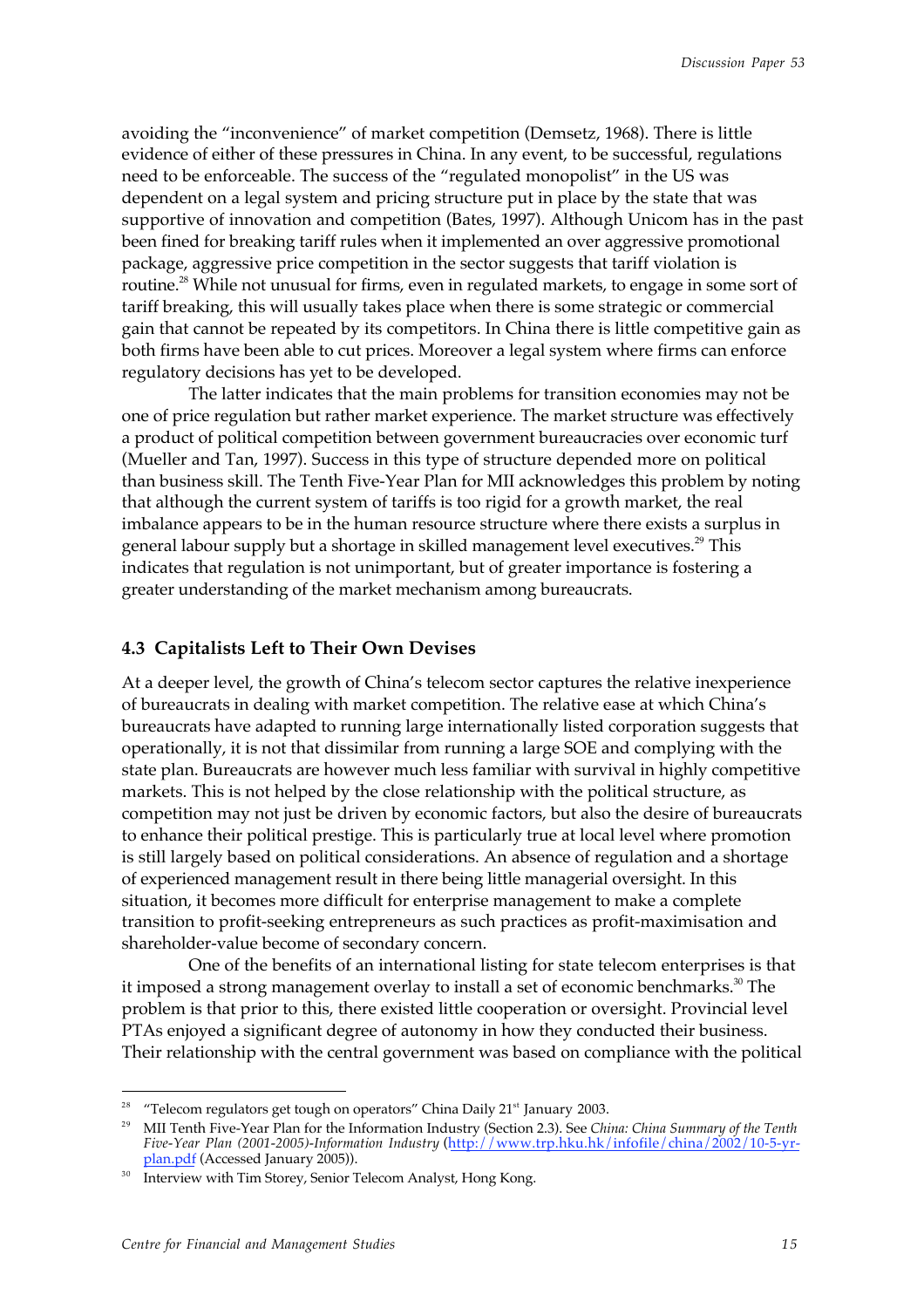objectives of the central plan. One of the difficulties for management is that implementing a strategy in a market like China is not an easy task, as improvements need to be cascaded the whole way down the ranks [Interview: China Unicom]. This requires a higher level of managerial expertise at each level of the organisation. The level of pricebased competition raises the suspicion that at provincial level, management remain ignorant of the new benchmarks, where such factors as ego and political promotion continue to take precedence. Indeed it does not help that promotion, even at senior director level, is still determined by mainly political factors. Consequently bureaucrats often have an incentive to achieve quantitative subscriber based targets that they are more familiar with, in preference to achieving value-added growth. One Hong Kong based China Business Manager reported that although her counterparts in China had definitely become more sophisticated and better rewarded, their emphasis on high value VIP customers is still not enough and definitely lags that of western companies.

The experiences of China's mobile telecom companies indicate that although bureaucrats are not afraid to engage in such market activities as international flotation, price competition, and international joint ventures, this may not be enough in itself to change their political mindset. Management are caught in an unenviable position, of which they have no previous experience. On the one hand, in a growth market it is natural to leverage on price. The market has developed so quickly that the easiest way to get market share is to cut price [Interview: Unicom]. On the other hand management know that tariff breaking and excessive discounting in a market with two competitors and significant barriers to entry should not be a necessity. One would expect some sort of duopoly. Despite this, entrepreneurial bureaucrats in the absence of market experience or regulatory oversight, behave as capitalists would, if left to their own devices.

# **5. Conclusion**

China's approach to dismantling the state bureaucracy has differed markedly from that witnessed in many countries in the former Soviet Bloc. Rather than attempting to purge bureaucrats from their positions of power, China has instead opted to make use of the vast entrepreneurial skill of bureaucrats. More recently this has seen the increasing use of such mechanisms as the WTO and international stock markets to impose external disciplines on bureaucrats. Although not without cost, this type of reform has proved much more politically convenient and economically less disruptive than the lustration campaigns of other former centrally planned economies. This paper illustrated how such factors as the intertwining of party and bureaucracy, incentive structures which promoted positive adjustment and a new type of legitimacy based on achieving economic growth, allowed bureaucrats to overcome institutional constraints. This approach has enabled bureaucrats to identify areas they can pursue commercial goals, although there are areas where the ideological legacy of the past causes confusion. While mechanical compliance with the requirements of WTO and international stock exchanges lead to convergence with market economy practices, strong linkages with the political system mean that when forced to choose, bureaucrats may place political motivations ahead of real economic targets. The example of the telecom sector illustrated that although bureaucrats were quite comfortable with such business practices as technology transfer and engaging in strategic partnerships, when faced with weak regulatory enforcement, they exhibited the normal response of capitalists left to their own devices.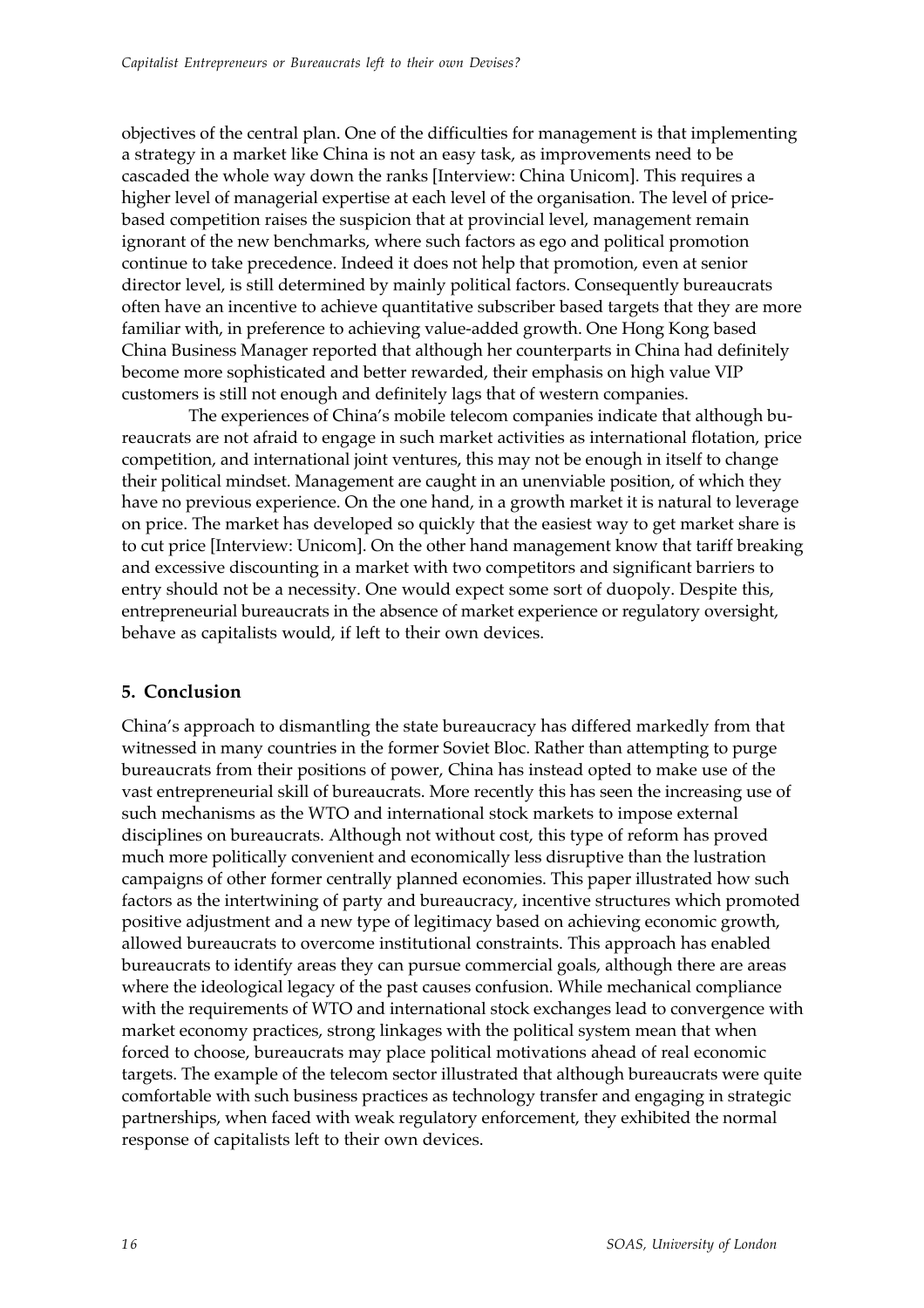On a more general level, the experiences of China's bureaucrats imply that it is not state enterprises or their bureaucratic styled management that are inimical to entrepreneurship, but rather the political legacies of central planning and institutional arrangements that prevent the full realisation of entrepreneurial visions. Bureaucrats have shown the entrepreneurial capacity to overcome many of the constraints inherited from central planning. An absence of market institutions has not prevented bureaucrats from responding to market signals. The paper illustrated how self-reliance and the ability to solve complex tasks under limited recourses have been long-term features of stateenterprise management. The difficulty for China's bureaucrats is that even compliance with the institutions of developed stock markets, are not strong enough to break traditional political linkages. Good corporate practices are often non-statutory in nature, requiring more than mere compliance with regulations or listing requirements. China's telecom sector illustrates how the immediate problem for transition economies may not necessarily be one of price regulation, but rather management's lack of market experience. Consequently, bureaucrats are more likely to behave in a manner more consistent with bureaucratic entrepreneurs than profit-seeking businessmen.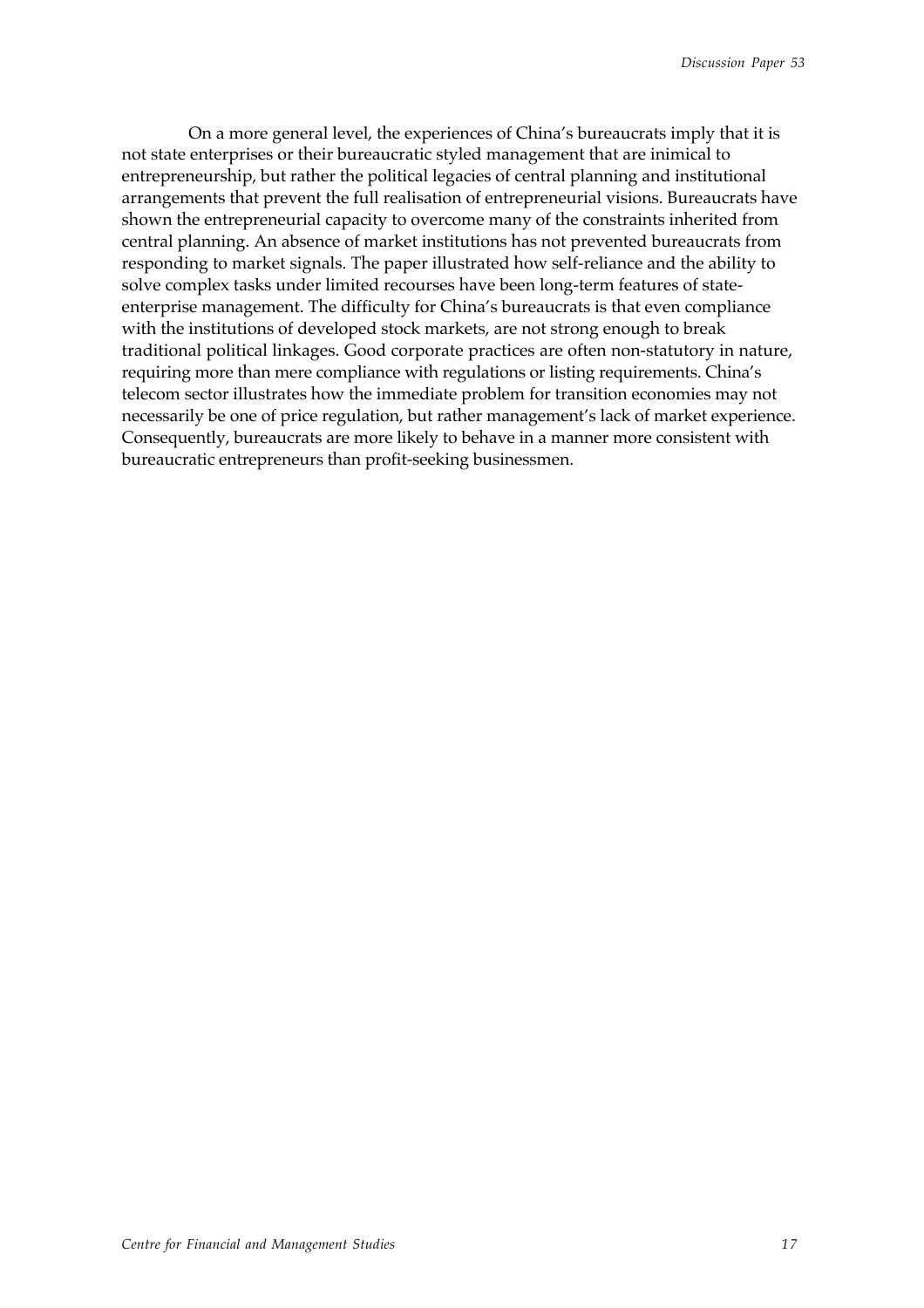### **References:**

- Bates, B. J. (1997). "Learning from the Evolution of Telecommunications in the Developed World" in Lee, P.S.N. (Ed.), *Telecommunications and Development in China*, (pp.21-53) New Jersey: Hampton Press.
- Berkman, H., R. Cole, and J. Fu. (2000). "From State to State: Improving corporate governance when the government is a large block holder" Unpublished working paper, University of Auckland.
- Demsetz, H. (1968). "Why Regulate Utilities?" *Journal of law and Economics*, *Vol. 11(1)*, pp. 55-65.
- Dillon, T.H. (1925). "Some Aspects of Utility Regulation," *Harvard Business Review*, pp. 32-39.
- Duckett, J. (2001). "Bureaucrats in Business, Chinese Style: The Lessons of Market Reform and State Entrepreneurialism in the Peoples Republic of China" *World Development*, *Vol. 29(1)*, pp. 23-37.
- Frye, T. and A. Shleifer. (1997). "The Invisible Hand and the Grabbing Hand" *The American Economic Review, Vol. 87(2)*, pp. 354-358.
- Gerschenkron, A. (1967). *Economic Backwardness in Historical Perspective*. Cambridge: Harvard University Press.
- Kornai, J. (1992). *The Socialist System*. Princeton, NJ: Princeton University Press.
- Leibenstein, H. (1968). "Entrepreneurship and Development", *The American Economic Review, Vol. 58(2)*, pp. 72-83.
- Li, D. (1998). "Changing Incentives in the Chinese Bureaucracy", *The American Economic Review, Vol. 88(2)*, pp. 393-397.
- Lusztig, M. (1995). "Solving Peel's Puzzle: Repeal of the Corn Laws and Institutional Preservation", *Comparative Politics*, *Vol. 27(4)*, pp. 393-408.
- Ma, S.K. (1990). "Chinese Bureaucracy and Post-Mao Reforms: Negative Adjustment" *Asian Survey*, *Vol. 30 (11)*, pp. 1038-1052.
- Mueller, M. and Z. Tan. (1997). China in the Information Age: Telecommunications and the Dilemmas of Reform. Westport (Connecticut): Praeger.
- Nolan, P. and X. Wang. (1999). "Beyond Privatisation: Institutional Innovation and Growth in China's Large State-Owned Enterprises", *World Development*, *Vol. 27(1)*, pp. 169-200.
- Peteraf, M. (1997). "The Cornerstones of Competitive Advantage: A Resource Based View" in Foss, N.J. (Ed.), *Resources, Firms, and Strategies: A Reader in the Resource Based Perspective* (pp. 187-203). Oxford: Oxford University Press.
- Pye, L.W. (1999). "An Overview of 50 Years of the Peoples Republic of China: Some Progress but Big Problems Remain", *The China Quarterly*, *Vol. 159*, pp. 569-579.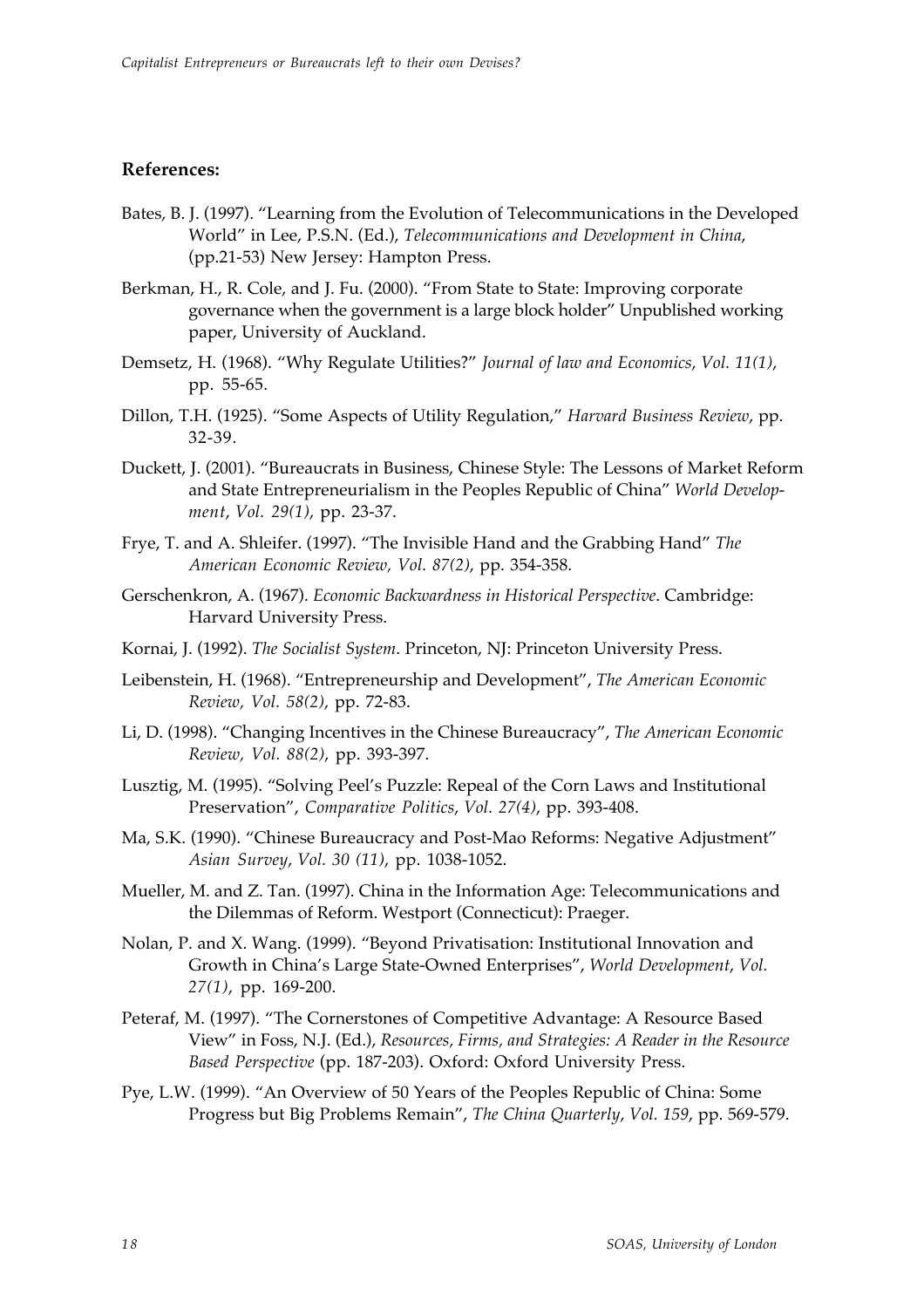- Qi, D., W. Woody, and H. Zhang. (2000). "Shareholding Structure and Corporate Performance of Partially Privatised Firms: Evidence from Listed Chinese Companies" *Pacific-Basin Finance Journal, Vol. 8*, pp. 587-610.
- Rawski, T.G. (1975). "Problems of Technology Absorption in Chinese Industry", *The American Economic Review*, *Vol. 65(2)*, pp. 383-388.
- Remmer, K.L. (1993). "The Political Economy of Elections in Latin America, 1980-1991", *The American Political Science Review*, *Vol. 87 (2)*, pp. 393-407.
- Sadler, R.J. (2000). "Corporate Entrepreneurship in the Public Sector: The Dance of the Chameleon", *Australian Journal of Public Administration, Vol. 59(2)*, pp. 25-43.
- Tas, A.R. (1994). "The First Shall Be Last? Entrepreneurship and Communist Cadres in the Transition from Socialism", *The American Journal of Sociology*, *Vol. 100(1)*, pp. 40-69.
- Tian, L. (2002). "Government Shareholding and the Value of China's Modern Firms", Unpublished working paper, London Business School.
- Ure, J. "China's Telecommunications: Options and Opportunities" in Lee, P.S.N. (Ed.) *Telecommunications and Development in China* (pp. 245-255), New Jersey: Hampton Press.
- Ure, J. (2003). "*Telecommunications Privatisation: Evidence and Some Lessons*", Working Paper, Telecommunications Research Project, University of Hong Kong.
- Wernerfelt, B. (1997). "A Resource Based View of the Firm," in Foss, N.J. (Ed.), *Resources, Firms, and Strategies: A Reader in the Resource Based Perspective* (pp. 117-130), Oxford: Oxford University Press.
- Xu, X., and Y. Wang. (1999). "Ownership Structure and Corporate Governance in Chinese Stock Companies," *China Economic Review*, *Vol. 10*, pp. 75-98.
- Yan, X. and D. Pitt. (2002). *Chinese Telecommunications Policy*. London: Artech House.
- Yang, K. (2002). "Double Entrepreneurship in China's Economic Reform: An Analytical Framework", *Journal of Political and Military Sociology*, *Vol. 30(1)*, pp. 134-147.
- Young, A.A. (1915). "The Sherman Act and the New Anti-Trust Legislation: II" *The Journal of Political Economy, Vol. 23(2)*, pp 305-326.
- Zhuplev, A. and Shein. (2003). "Entrepreneurship and Corporate Governance in Russia: The Emerging Framework" Unpublished Discussion Paper, Hilton Centre for Business, Loyola Marymount University, Los Angeles.